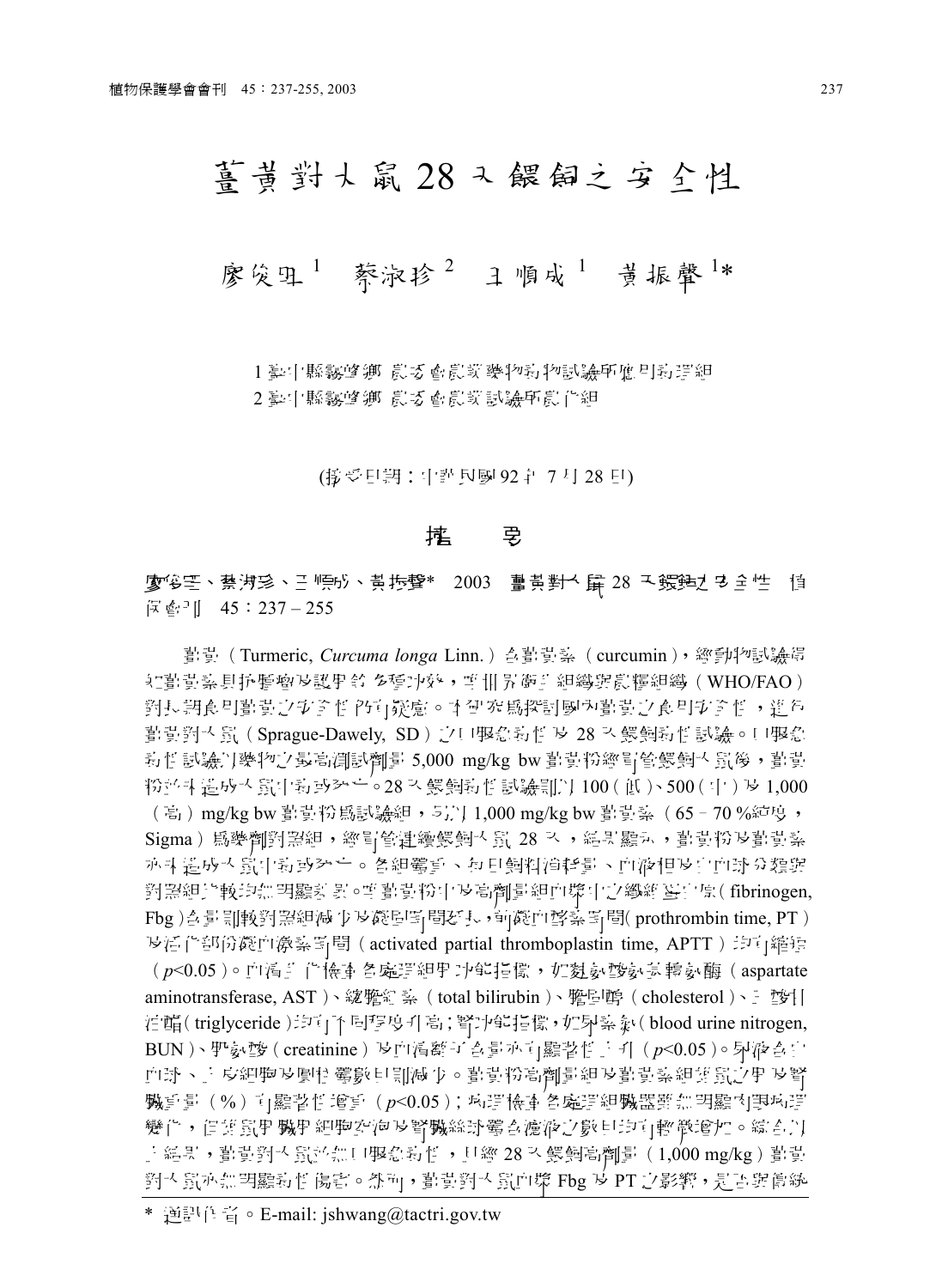中樂使用勤貴為『活血化瘀』之樂理作用百關,仍有高進。步探討。

(關鍵詞: 葛貴、28 天餵飼安全性、天鼠)

#### 言 狐

保健食品 般源於傳統中醫食藥同源 的理念,目前國內開發與研究保健食品日益 增多<sup>(4)</sup>。鬱 A. (Curcuma Longa Linn.) 俗 名 為對對 (turmeric) 或秋鬱系, 為對科植物 (Zingiberaceae),原资於印度 $^{(3)}$ , 分佈中國 大陸 历南中各地。中藥月當昔根莖, 性狀爲 不規則卵圓、圓柱 或紡細形, 彎曲, 立狀 分 杉, 头面深背棕色, 粗糙, 月縱皺約, 打明 顯葉痕:7環節、圓形分枝痕 及鬚根痕(圖-A), 質堅暫不 易折, 切面早棕黄色角質狀 (圖- B), 百蠟樣光澤, 內皮層明顯, 額 管束早點狀。勸貴吾有勸貴素 (curcumin) (圖- D)、葡萄糖、果醣、菜油脂醇 (campesterol)、麥卧區酵 (β-sitosteroil)、 類脂質化 合物及揮發油的物質。氧芳香,味 習許, 官能鑑別檢查丹質堅實, 斷面色孔

貴, 氣味濃為自。由中醫分類別, 屬於行氣  $[$  脐 氧 耳 藥(1), 身 十 有 困 敖, , 清 用 明 曰 , 除 瘀 絽 『活血化瘀』<sup>(3)</sup> 行功用。

着貴外觀是貴色, 為咖哩的主要原料之 - , 臨沂作 為增加風味 蓄 色劑 之意品添加。 市 门的东门 右 [ F] 攝 扣 量 約 爲 4 g, 該 诸 拍 首 独 耕 独1–5 %(9) 葡萄蒸具直抗酸炎,可治療創傷、抗氧化、 ы贺竳紽の臔▁ (1, 9, 14, 17, 18)ョ 為傷統中醫生藥(1)。雖然食用勸貴被認爲是  $\frac{1}{2}$ ,  $\frac{1}{2}$   $\frac{1}{2}$   $\frac{1}{2}$   $\frac{1}{2}$   $\frac{1}{2}$   $\frac{1}{2}$   $\frac{1}{2}$   $\frac{1}{2}$   $\frac{1}{2}$   $\frac{1}{2}$   $\frac{1}{2}$   $\frac{1}{2}$   $\frac{1}{2}$   $\frac{1}{2}$   $\frac{1}{2}$   $\frac{1}{2}$   $\frac{1}{2}$   $\frac{1}{2}$   $\frac{1}{2}$   $\frac{1}{2}$   $\frac{1}{2}$  食品添加物, 咱 封 國國家墨, 理計 計(National Toxicology Program, NTP, 1993) 曾進行 Turmeric oleoresin ( 含 79-85 %類勸 散 , curcumoid) 餵飼動物之慢黏性試驗, 發現 高劑量組 (1%) 大鼠 (F344/N rats) 陰道 腺體癌 (clitoral gland adenomas) 及小鼠  $(B6C3F1$  mice  $)$   $\mathbb{H}$   $\mathbb{H}$  (hepatocellular



- 圖一、 勸責新館塊根(A)及縱切面(B),經惧乾磨粉之勤責粉(C)及勤責素 化學結構式(D, 分子 景: 368.4, 引用目 DBADC, 1996, J. Cellular Biochem. 265: 72-85.)。
- Fig. 1. Fresh tubers (A), cross section  $(B)$ , ground powder of turmeric  $(C)$ , and the chemical structure of curcumin (D, MW: 368.4, cited from CBADC, 1996, J. Cell. Biochem. 265: 72-85.)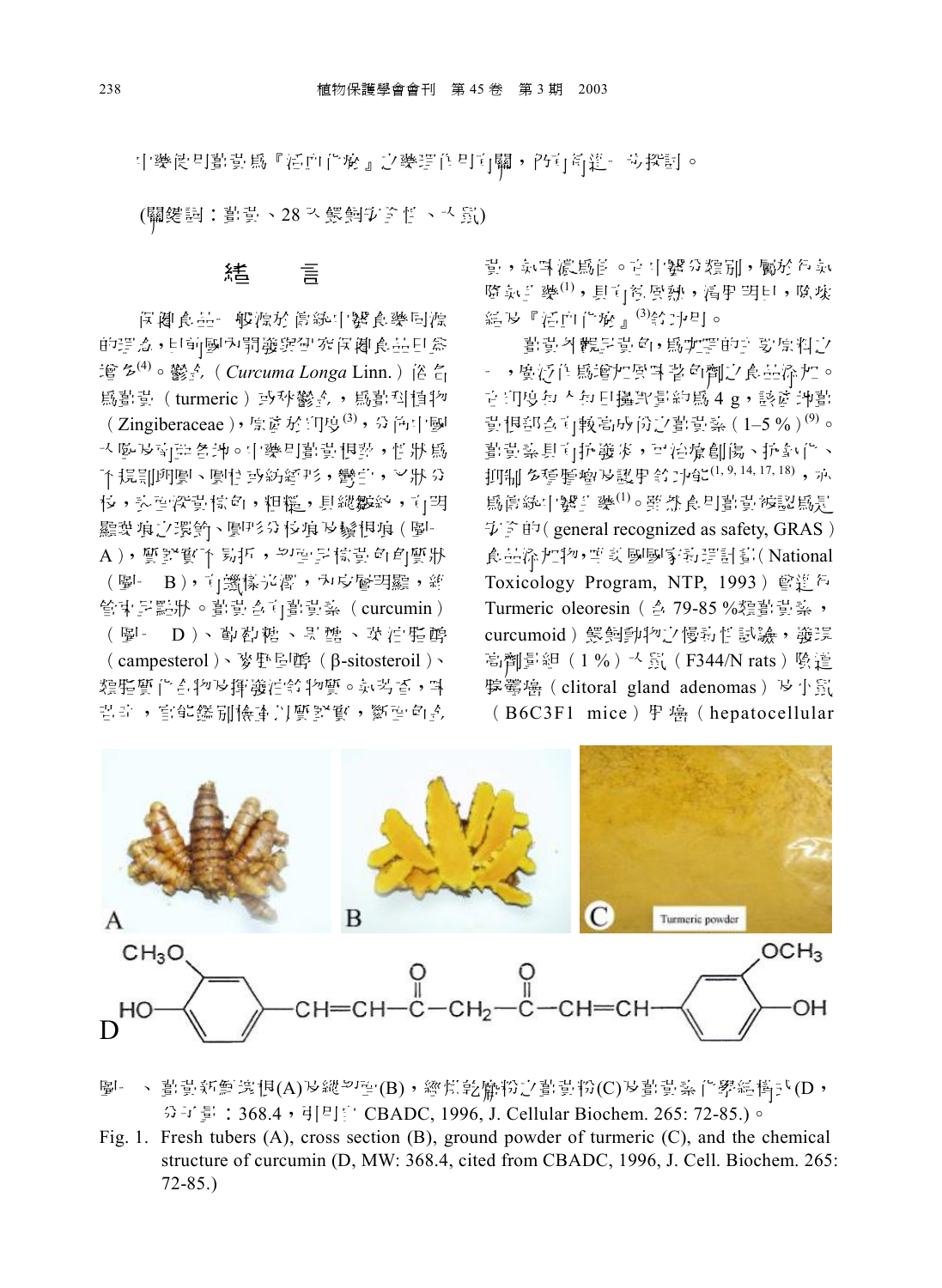adenoma) 發生率增加<sup>(15)</sup>, 因而引起世界衛 # 組織/農糧組織 (WHO/FAO) 對看責長 期食用之好慮, 刻識勸責作爲食品添加物 臣,所含菖青素之和日可攝取劑量(ADI) 暫卧限制為 0.1 mg/kg bw $^{(9)}$ 。

- 般植物性原菌食品雕被認爲是安全 的,目部份確直保健功效, 但因種類及數 量眾 多, 成份亦複雜 多變, 望台自內耳性 直結物質 (inherent plant toxicants), 長期 食用是舌可能温成其 的不良影響, 唯大部 份保健 食品:7岁至性, 仍缺:5動物試驗加 ♪11门諮 ○ 14 研究 為探討 國内種 植 勤 貴 。 少 食 目5% 个性, 中国 昔品系着昔根茨經乾慢研 磨成乾燥粉,測試對大鼠口服急對性及28 认 餵飼素 性, 評 估 勸 昔 清 葡 情 时 计 配 食 用後對哺乳動物之影響, 藉以作為人體食 用心切至性 參考。

### 籔よ猭

#### 供課藥劑

菖 責 ( ) 責種) 約兩年非塊根乾燥粉 由農試所提供, 其製作過程係將新館樣本 泓凈切片, 60℃阻乾及磨粉, 纃 60 mesh 鈴網過鈴所得。聾貴乾燥粉外觀早貴色粉 狀 (圖· C), 組成 分 合 訂 勸 責 素  $0.31 - 0.55$ %乾牞 [10]、水 分 9.08 %、粗蛋 自管 12.62%、粗脂肪 4.65%、粗纖維 5.97 %、灰分 7.32 %、碳水 化合物 60.36 %、 水溶性醣(glucose)11.54 %及酸鹼值(pH)  $6.35 \circ$  當貴 合有 豐富鉀、磷、鎂等 礦物質, 其 合量 (mg/100g) 為: 鉀 (K) 2419.2、 **磷**(P)544.2、鎂(Mg)353.0、鈉(Ca) 114.8 及鐵 (Fe) 9.68 貧 。 另以直 責 紮  $\frac{c}{c}$  curcumin 65 - 70 %, from *Curcuma longa*, Sigma, MO, USA) 作為對照樂劑。

#### 供證動物

山 遇齡 人 鼠 ( Sprague-Dawley, SD 品 系)購自財團法大國家實物 驗動物中心, 青動物飼育室觀察一遇後, 取體重相近之健康成績進行試驗。試驗動 物給予充足之飼料 (Rodent Laboratory Chow 5001, Purina, MO, USA) 及飲水。動 物飼育 寄 控制狀 沉 為溫 度 22±1℃、相對 濕 度 50-70 % b 12 小時 光/12 小時 暗 之 光 照 调 拥。暂驗動物使用圍操作均依據『暂驗動 物管理與使用指南』規範進行<sup>(24)</sup>。

#### またり様ない

着温對す鼠ウ口服急黏性及 28 天餵 飼防不性試驗,并要依據衛生署公告。方「健 康 食品安全 及功效評 估方法 」<sup>(5)</sup>測試規 鈴, 該規鈴並符吾該國環保署(USEPA) の稼瑆竒蕾秨祇舱 Organization for Economic Cooperation and Development, OECD) 之樂物對物試驗準則規範(11, 23)。

#### 口服系基性課験

口服急莉性試驗以最高劑量 5,000 mg/kg bw i 貴粉作爲試驗組及對照組, 有 舱 10 慧 独 全溶於水,只逆滲透去離了水(Ultropure, reverse osmosis system, Iowa, USA)稀釋配 成懸浮液體, 將勸貴粉以胃管強迫餵飼人  $f$  50 10 ml/kg。處理後有日 觀察並和週种體重, 直至處理後第14 天為  $\text{I}$  。試驗結束後, 鼠隻丹  $\text{CO}_2$  犧牲後進行 大體解剖, 榛查體內臟器之固眼病理變化 並檢查體內臟器之相對重量(%)、血液 相、用及腎血清酵素貧項目。

#### 28 天態神子 全性課験

首貴粉之劑量選擇依據衛生署公告 「圍康食品28 天餵飼精性」方法, 广 1,000 mg/kg bw 為試驗最高劑量, 其次中劑量為 500 mg/kg bw 及低劑量為 100 mg/kg bw, 5J) [直責素 1,000 mg/kg bw 作 為樂劑對照 舱–舱矪瞶 20 慧 胃管連續餵飼葺貴粉 28 认, 對照組則圍餵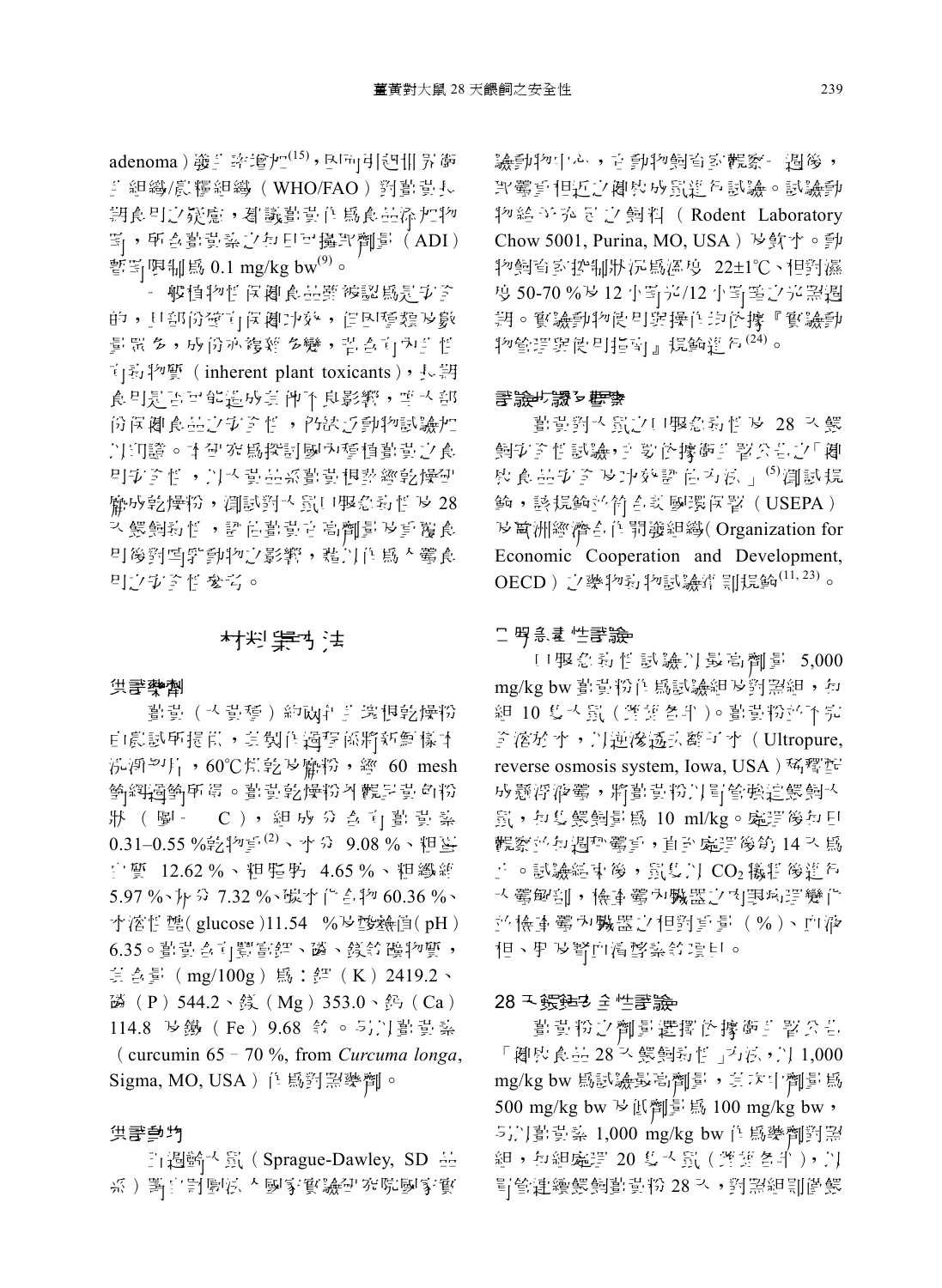飼通家诱引翻了水。

#### 臨床症狀及取球観察

村目觀察臨床症狀,記錄中莉症狀、 岳 狀 發生 、 復原 或 死 亡 時 間 , 有 遇 而 詳 細 梅查 次。於試驗前及試驗結束畸以眼底 鏡 (Genesis, Kowa, Tokyo, Japan), 檢音對 照組及高劑量組入鼠之眼球眼底變化。

#### 聘重、歸料消耗量及歸料利用率

有週円秤重入平 (Mettler, PM3000, Switzerland) 稱 取 人 鼠 體 重 及 飼 料 消 耗  $\frac{1}{2}$ , 而和 週更 按 新 斛 粉 狀 飼 料 (250 g), 飼 料消耗量之計算几每週飼料添加總量(250  $g$ ), 减引剩餘飼料量 (g), 再除几句週 7 日, 所谓即為钉日消耗量(g)。 飼料利用 率(%) 心計算, 即每日體重增重(g) 除 上村目飼料消耗量(g), 再乘户 100%。

#### Ⅱ 液學検査

試驗結束後, 以乙醚麻醉大鼠並自腹 部大動脈放血, 採集 1 ml 圣血放入合 EDTA 抗凝血劑試管 (K3 EDTA syringes, Vacutainer, NJ, USA), 於 血 球 計 數 儀 (Sysmex K-4500, Toa Medical Electronics Co., Ltd., Kobe, Japan) 檢測血液相 (complete blood count, CBC), 包括: 白血 球數 (white blood cell count, WBC count)、 ﹀瞴 计 red blood cell count, RBC count )、血球密積比 (hematocrit, Hct)、平 均組血球體積 (mean corpuscular volume, MCV ﹀mean corpuscular hemoglobin, MCH  $\rangle \Psi$  均血組 素濃度(mean corpuscular hemoglobin concentration, MCHC)、血紅桑 (hemoglobin, Hb) 及血 小板(platelet) 字項目。自血球分類 ( differential leukocyte count ) 以血液抹 片, 籀 Weigert's Iron Hematoxylin Stain Kit (A.J.P. Scientific Inc., NJ. USA) 染色後, 厩 陪 稬 描 Nikon Optic-2, Tokyo, Japan) 400 倍下, 計算 100 個白血球中, 淋 P! 球 ( lymphocyte ) 、 囓 中 性 球 (neutrophil)、單核球(monocyte)、嗜酸 悟球 (eosinophil) 及嗜鹼性球 (basophil) **貧 各估百分率(%) 貧。** 

#### 血液凝固检查

採 ! 2 ml 予 ml 加 入 3.8 % Buffered sodium citrate  $\sqrt{7}$  抗 凝 管 (9:1, Vacutainer, Becton Dickson, NJ, USA ), 门翻心機(Sigma 2K-15, Osterode am Harz, Germany  $\frac{1}{2}$  4 3,000 *xg* 瞒み 10 だ牧﹀歼plasma ♪ I 面液凝固分析儀 (automated coagulated analyzer, CA-550, Sysmex Corporation, Kobe, Japan) 檢測纖維 蛋白原(Fibrinogen, Fbg)  $E$  問 (s) 及合量 (mg/dl)、前凝血酵素的 間(prothrombin time, PT) 及活化部份前凝 ﹀ 幻 activated partial thromboplastin time, APTT )  $\frac{4}{3}$ 

#### Ⅱ 清生化<del>檢查</del>

探集 5 ml 全血裝 人血清 分離管 (Vacationer, Franklin Lakes, NJ, USA), 於 翻心機(Kubota 2010, Tokyo, Japan), f) 775 *xg* 瞒み 15 だ牧睲睪﹀睲serum **♪** 血 清 卦 化 儀 ( Chiron Diagnostics Corporation, Oberlin, OH, USA)檢測血液 化值, 包括麩氨酸氨基轉氨酶(aspartate aminotransferase, AST )、 数氨酸内酸轉氨酶 (alanine aminotransferase, ALT)、總膽約 蒅 (total bilirubin)、膽卧, (cholesterol)、 酸甘油脂(triglyceride)、尿素 &(blood urea nitrogen, BUN)、肌氨酸(creatinine)、肌酸 激酶(creatine kinase)、乳酸脱氧酶(lactate dehydrogenase, LDH )、總計[/] (total protein, TP)、自蛋 ['| ( albumin )、 鹼 性 磷 酸 酶 (alkaline phosphatase, ALP)、 数氨基轉氨 酶 ( γ-glutamyltranspeptidase, GGT ) · 葡萄糖 (glucose)、 戳 粉 酶 (amylase) 及 磷  $($  inorganic phosphorus  $) \cdot \frac{4\pi}{3}$  (potassium )  $\cdot$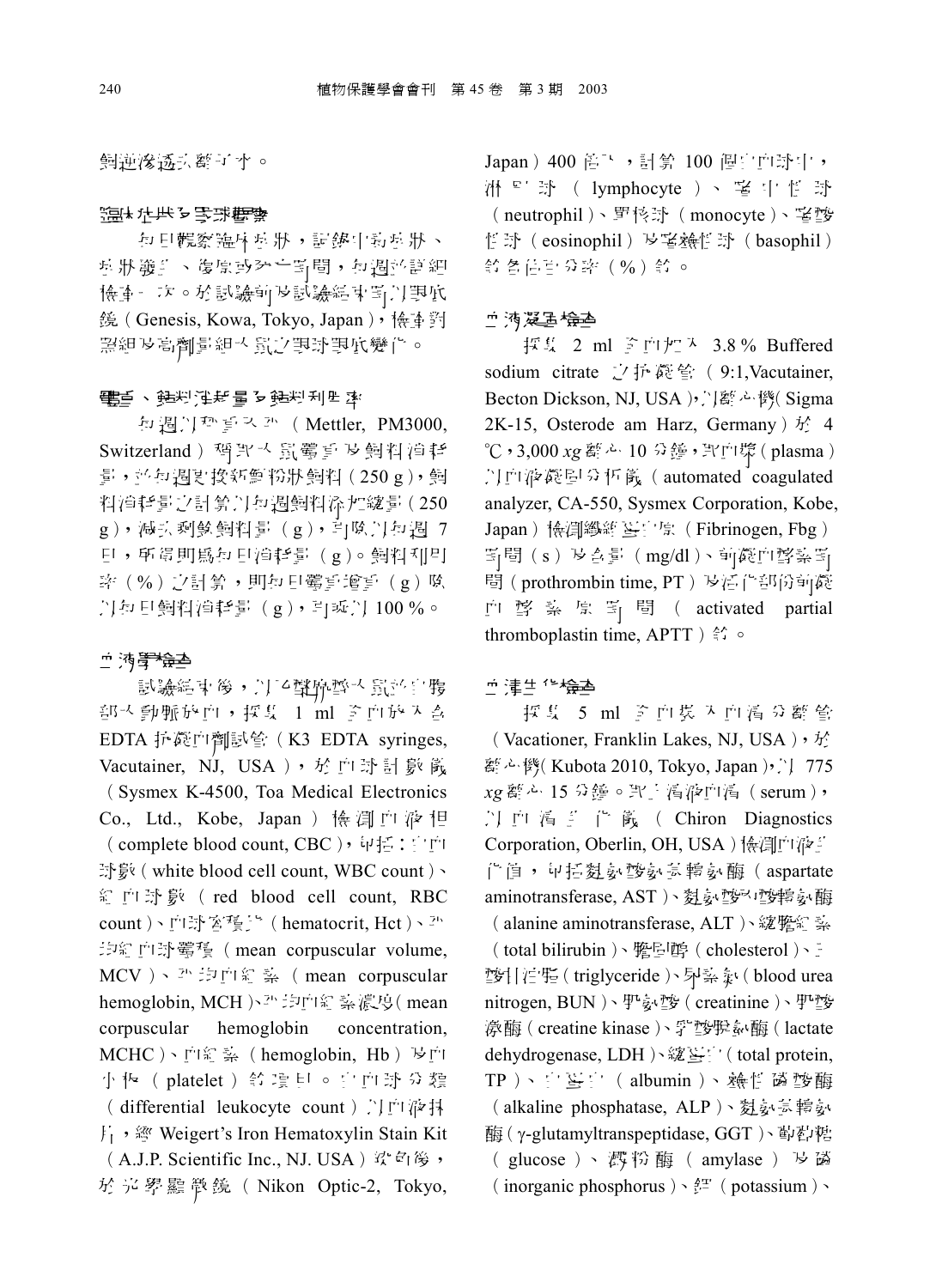$\frac{1}{2}$  (chloride ) 金 (calcium )  $\forall$  斜 (magnesium ) 给翻可濃的。

#### 脉液學特色

寳驗結束前日, 將大鼠放入代謝籠 (Nalgene, Tchniplast Co., Italy)  $18 \text{ m/s}$ 後, 收集和馬尿量(volume) 並記錄顏色 (color)。 取條 狀 試 紙 ( AMES Reagent Strips ) 法濕尿液, 智於尿液分析亂(Clinitex 100 Urine Chemistry Analyzer, Miles Inc. Diagnostic Division Ellchart, IN, USA)檢測 尿液比重 (specific gravity)、膽紅熱 (bilirubin)、尿膽紅素原(urobilinogen)、 酸鹼值(pH)、蛋白質(protein)、葡萄糖 (glucose)、酮體(ketones)、硝 基 艪 (nitrite)、潛血反應 (occult blood); 另尿 睪 775 *xg* 瞒み 15 だ牧↖错簑﹀瞴 璸计絃Digisytem Laboratory Instruments Inc. Taipei, ROC)於光學顯微鏡 400 倍下, 計數尿中自血球(leukocyte)、組血球(red blood cell)、上皮細胞 (epithelial cell)、圓 扫體 (cast)、 結晶體 (crystal) 及寄生蟲 (parasite) 名。

#### 臟器重、必取る症理觀察

入鼠經乙醚麻醉後解剖,种腦、胸腺、 心、用、腎、脾、胃、丸卵卵等臟器重量(g) 並以最後一 遇之最終體重 (g), 作 為體內臟 器重量比率(%)之計算基準。 觀察內眼病 理變化, 取臟器浸泡於 10 % 中性福息林溶液 中固臣‐ 週,經組織粗修與石臘句理,自7」 臘組織切片機 (Leica RM 2145, Nussloch, Germany)製成 4–6 µm 厚度之組織切片, 經 Hematoxylin & Eosin (H&E)<sup>(6)</sup> $\psi$ <sup>t</sup> $\psi$ <sup>6</sup>  $\hat{\psi}$ ,  $\hat{\psi}$ 光學顯微鏡觀察組織病理變化。几用細胞空 润數目(vacuoles) 分計: 给級: -: 0;±: 1-5;  $+: 6-10;$   $+: 11-50;$   $++: 51-100 \text{ [m]};$ 腎 絲 球 體 內 合 均 質 液 ( glomerular homogeneous exudate ) 分 四等 級: - : 0 ;  $\pm$  : 1–2; +: 3–5; ++: 6–10 個進行評估。

#### 結果分析

各 組 數 據 以 斗 均 值 及 標 準 烹 值 (mean±SD) 头示, 各處理組與對照組以 Student's *t*-test 追行統計 分析, p 值小於 0.05 ㄣ陪帝┦畉

### 結 の 乗

#### 활 畵 對 大 二 立 기 田 魚 君 性

大鼠以胃管罪次口服餵飼誓 计粉 5,000 mg/kg bw 劑量而連續觀察 14 认, 結 即暂韻粉而未引起大鼠愈性中對或死亡。 葡萄粉組雄鼠第7 头边外均增重 (2.1%) 比對照組(11.5%)顯著性下 F (p<0.05), 第14 认問則恢復。記驗結束後經大體解剖 梅香, 首貴粉組雄鼠之用臟头面顏色稍 貴,其他臟器並無明顯因眼病變。勸貴粉 組臟器與體重之相對重量 (%)、血液相、 用及腎血清酵素等項目與對照組習比較均 無統計學顯著性意 聖 章貴粉對大鼠之口 服急對性 LD<sub>50</sub> 人於 5,000 mg/kg bw, 為『jl 常使用畸無怠性药性 (unlikely to present hazard in normal use )』 物質 $(10)$ 。 唎 勤 貴 粉 組的血漿 Fbg 凝固固間及合量 (30.8 s  $\rm{K}$ 167.2 mg/dl), 明顯比對照組 (28.2 s 及 180.5 mg/dl ) 凝固畸間延長 及合量減少  $(p<0.05)$ 

### 薑黃粉を薑黃素對大 肆28 天餓時多 全性評估 臨床症狀、歸料攝取量を體重え影響

28 入餵飼試驗期間, 舊貴粉各劑量組 及勤責素處理組立 人員均無中對症狀,各處 理組之體重、飼料消耗量及飼料利用率(%) 均與對照組無明顯新界(圖二及头-)。唯 青第二週間, 因操作不慎, 胃管誤插出食道 將舊黃粉泊 人胸腔內, 造成舊責 低劑量組雄 鼠、中及高劑量組雌鼠各有1 以大鼠, 引起 界物性急性纖維性胸膜炎及心 包膜炎 (acute fibrinoid pleuropericarditis)  $\hat{H}$ 亡, 該組數據均以 n=9 作統計分析。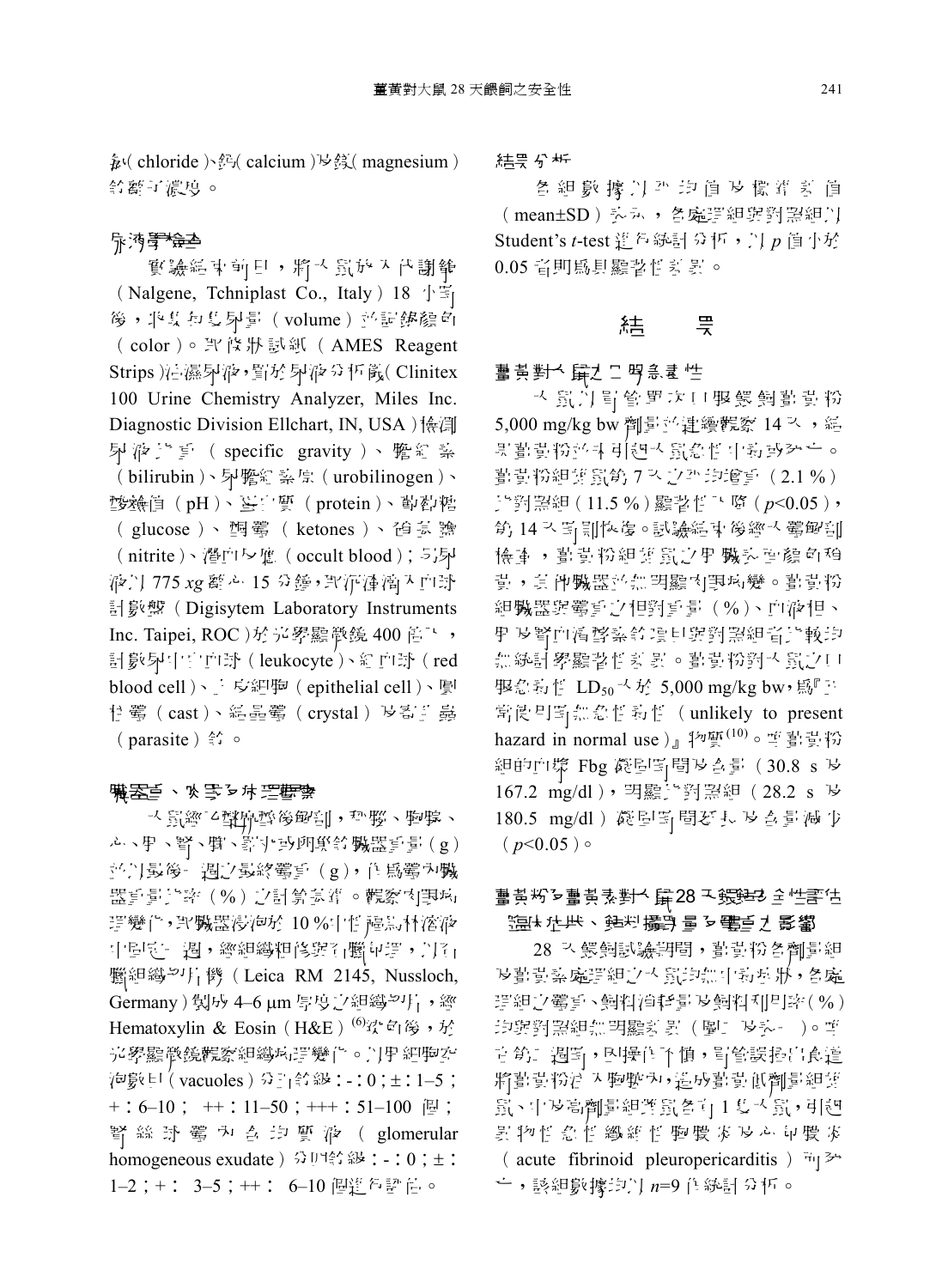

- 圖 、 勤貴粉及勤貴素經胃管餵飼大鼠 28 天之體重變化。試驗組雄鼠(A)及雌鼠(B)之體 重與對照組比較均無顯著性新界。
- Fig. 2. Body weight changes of rats treated with turmeric powder and curcumin by daily gavage for 28 days. No significant changes in body weight (g) were found in treated male (A) and female (B) rats. TP: turmeric powder; TC: 65%–70% curcumin.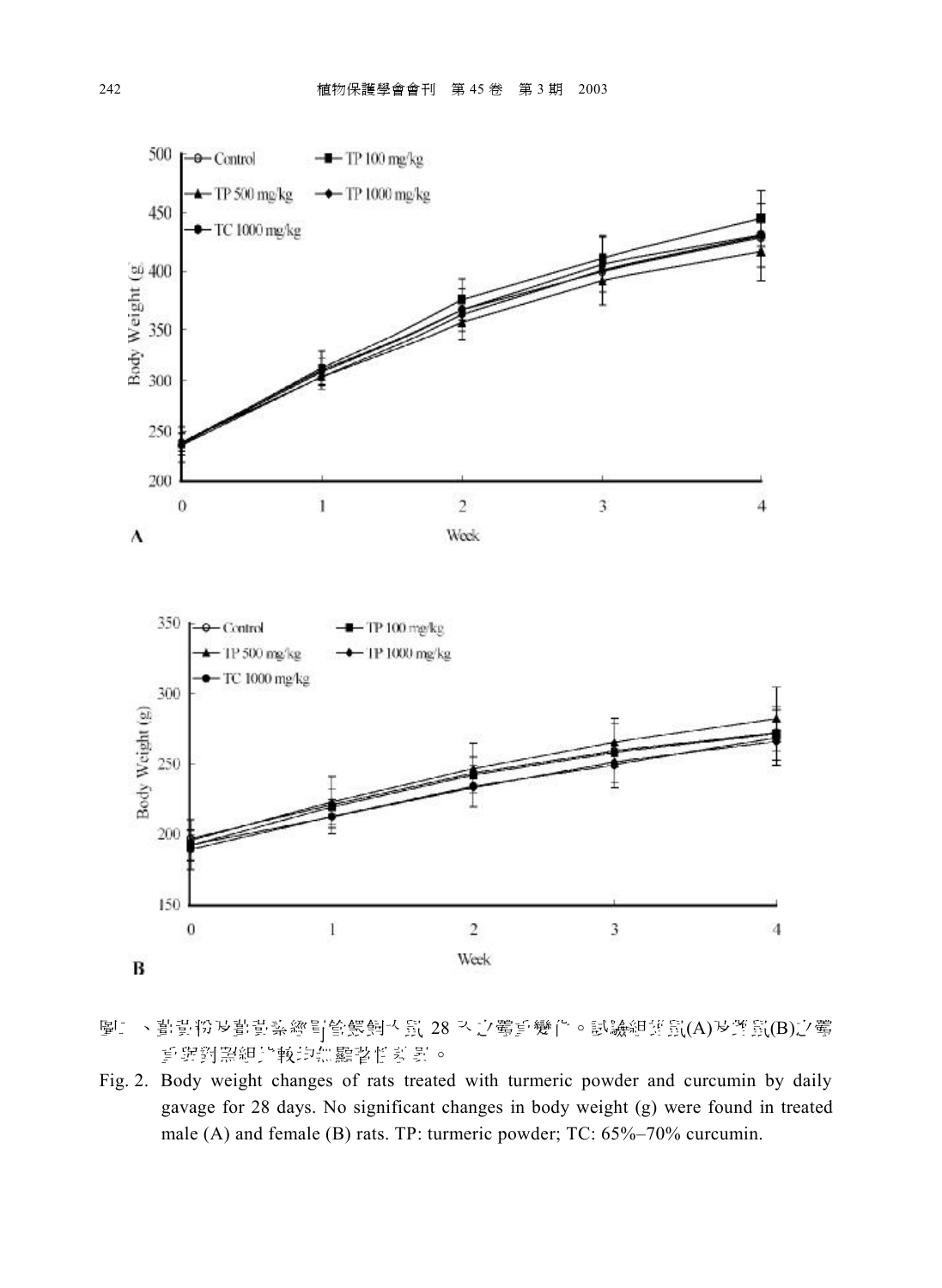| Dose          |                    |                | Feed consumption (g) |                | Feed efficiency     |
|---------------|--------------------|----------------|----------------------|----------------|---------------------|
| $(mg/kg)^{1}$ |                    | 2              | 3                    | 4 week         | $(\frac{9}{6})^{2}$ |
| Male          |                    |                |                      |                |                     |
| Control       | $31.0 \pm 1.3^{3}$ | $30.2 \pm 1.5$ | $30.4 \pm 2.1$       | $28.5 \pm 2.0$ | $29.9 \pm 1.2$      |
| <b>TP 100</b> | $29.8 \pm 2.9$     | $31.1 \pm 2.4$ | $29.7 \pm 3.7$       | $28.5 \pm 2.3$ | $33.0 + 9.7$        |
| <b>TP 500</b> | $29.4 \pm 1.3*$    | $29.1 \pm 1.4$ | $29.4 \pm 1.8$       | $26.8 \pm 1.7$ | $28.7 \pm 1.3$      |
| TP 1,000      | $29.7 \pm 2.6$     | $30.4 \pm 1.9$ | $30.3 \pm 2.0$       | $28.6 \pm 1.6$ | $29.7 \pm 1.8$      |
| TC 1,000      | $30.6 \pm 2.0$     | $32.5 \pm 2.1$ | $32.6 \pm 2.5$       | $29.6 \pm 2.9$ | $31.3 \pm 2.2$      |
| Female        |                    |                |                      |                |                     |
| Control       | $21.5 \pm 1.5$     | $21.2 \pm 2.4$ | $22.8 \pm 4.2$       | $20.8 \pm 1.3$ | $12.4 \pm 1.6$      |
| TP 100        | $22.0 \pm 1.3$     | $20.7 \pm 1.5$ | $21.1 \pm 1.4$       | $20.8 \pm 1.2$ | $13.3 \pm 1.6$      |
| <b>TP 500</b> | $21.0 \pm 1.9$     | $22.4 + 4.6$   | $22.5 \pm 1.4$       | $22.0 \pm 1.1$ | $13.8 \pm 1.8$      |
| TP 1,000      | $20.1 \pm 1.0$     | $20.6 \pm 1.6$ | $21.6 \pm 3.0$       | $20.1 \pm 2.5$ | $12.4 \pm 2.2$      |
| TC 1,000      | $20.1 \pm 3.3$     | $19.9 \pm 1.6$ | $20.8 \pm 1.7$       | $20.2 \pm 2.4$ | $14.0 \pm 5.2$      |

头 一、靠貴粉經胃管餵飼大鼠28 人之每日飼料消耗量變化

Table 1. Changes in feed consumption and efficiency of rats treated with turmeric powder and curcumin by daily gavage for 28 days

<sup>1)</sup> TP, turmeric powder; TC, 65 %–70 % curcumin.

<sup>2)</sup> Feed efficiency (%) = [daily body weight gain (g)/daily food intake (g)]  $\times$  100%.

<sup>3)</sup> Data are expressed as the mean $\pm$ SD ( $n = 9$ –10).

\* Significant difference between the control and treated groups at  $p \le 0.05$ .

#### Ⅱ 液壁し 影響

血液學檢查 (RBC 等項) 再 各處理組 與對照組均無明顯新界, 勸貴粉組低及高 劑量之雄鼠及高劑量組雌鼠之自血球總數 有降低; 勤勤粉低劑量組及勤勤熱組之 雌、雄鼠帶狀 [/ mt 球 ( band neutrophil ) 減 少。其他各組雌、雄鼠之血液學檢查, 仍 节 计常认 鼠生理 零 当 值 命 聞[內 $^{(13)}$ , 不 貝 劑 量 與對 性 傷害 相關性 ( 头二 )。

#### 血漿凝肺丸影響

+ 葡萄粉中及高劑量組雄鼠與中及低 劑量組雌鼠之 Fbg 凝固畸間 (s), 較對照 組 打 明 顯 延 扎 及 合 量 (mg/dl) 減 少 *p*<0.05 独 の 秖舱 PT の APTT は 罽祏*p*<0.05 独 組庫員之 Fbg 凝固圈間減強及合計(mg/dl) 增加, PT 畸間縮短及 APTT 畸間延長 *p*<0.05慧 玥礚陪畉

#### 血津生化値之影響

 独 秖舱の 独舱慧 之血清裂氨酸素轉氨酶、總膽紅熱、膽 固醇、三酸甘油酯、總蛋白質、白蛋白、 尿素氮丶肌氨酸及離丁( $\rm P^{3-}\cdot Ca^{2+}\cdot Mg^{2+}$ 及 Cl →均比對照組顯著性 } {| (p<0.05); 5}外, 勤貴粉各劑量組及劃責素組雄鼠之 澱粉酶亦 打增加 (p<0.05)( 表 四 b+ j1)。

#### 尿液壁龙 影響

由 勤勤 的 计自动系统 医细胞 计自动信号 量、顏色、比重、膽紅蒸、尿膽紅蒸原、 酵鹼值、蛋白質、葡萄糖、酮體、硝基鹽、 潛血反應 及寄生蟲鈴, 除部份有薪 異外, 各處理組間需要現劑量與對性反應之正 相關性 (头六)。直貴粉及直貴梨各組雌、 雄鼠之尿沉渣白血球、上皮細胞、圓柱 體、結晶體等則比對照組減少(p<0.05) ( 认 1 )。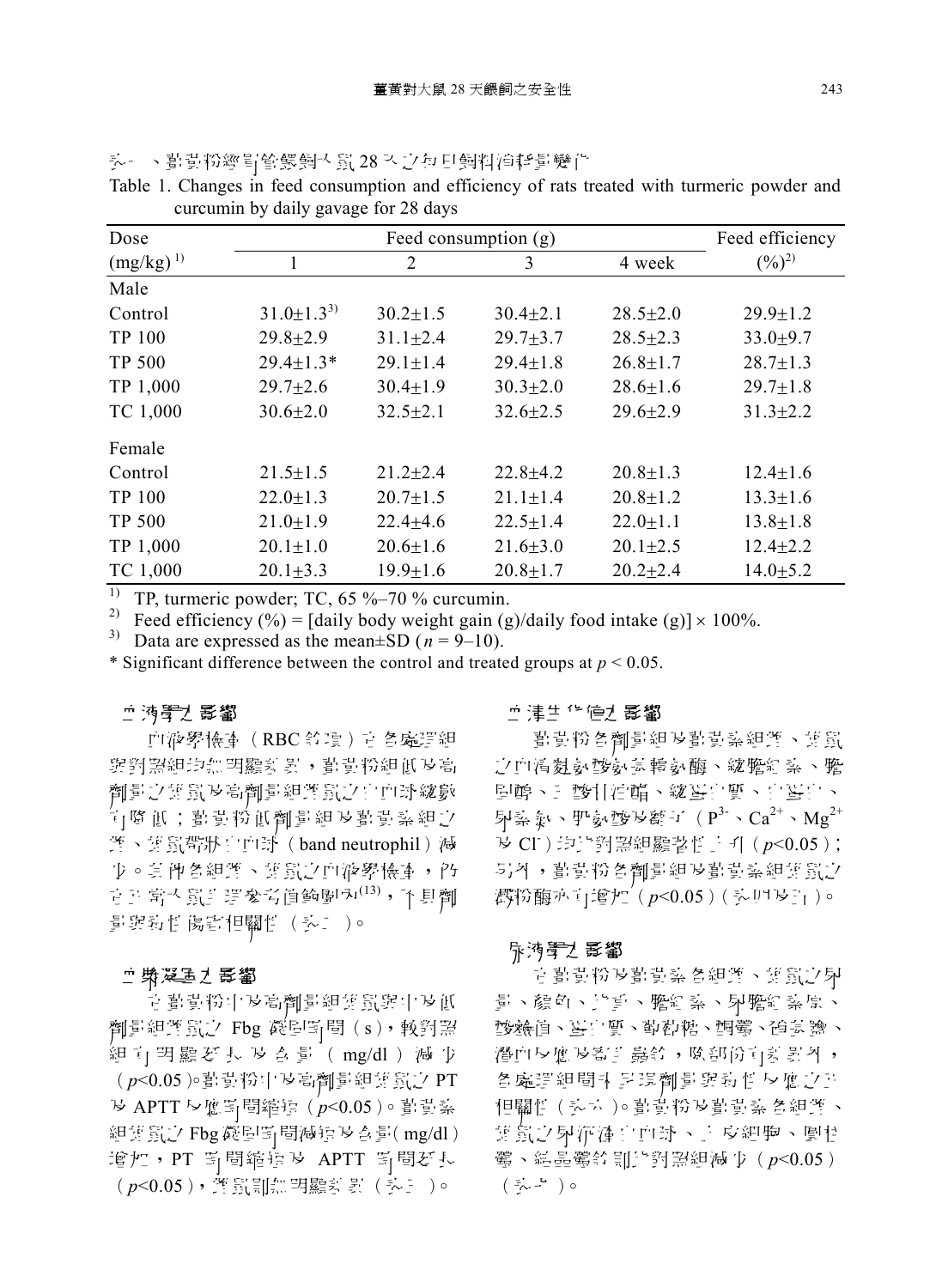|                             | by daily gavage for 28 days |                |                |                |               |                     |                  |
|-----------------------------|-----------------------------|----------------|----------------|----------------|---------------|---------------------|------------------|
| Dose                        | <b>RBC</b>                  | HGB            | <b>HCT</b>     | <b>MCV</b>     |               | <b>MCH</b>          | MCHC             |
| $\left(mg/kg\right)^{\,1)}$ | $(10^6/\mu l)^{2)}$         | (g/dl)         | $(\%)$         | (f1)           |               | (pg)                | (g/dl)           |
| Male                        |                             |                |                |                |               |                     |                  |
| Control                     | $7.5 \pm 0.1^{3}$           | $16.2 \pm 0.1$ | $46.9 \pm 1.0$ | $61.8 \pm 0.4$ |               | $21.4 \pm 0.3$      | $34.7 \pm 0.5$   |
| <b>TP 100</b>               | $7.5 + 0.1$                 | $16.0 \pm 0.1$ | $46.5 \pm 0.6$ | $62.0 \pm 0.6$ |               | $21.3 \pm 0.2$      | $34.4 \pm 0.2$   |
| <b>TP 500</b>               | $7.3 \pm 0.1$               | $15.5 \pm 0.1$ | $46.2 \pm 0.6$ | $62.5 \pm 0.6$ |               | $21.1 \pm 0.2$      | $33.7 \pm 0.3$   |
| TP 1,000                    | $7.4 + 0.1$                 | $15.8 + 0.1$   | $47.2 \pm 0.7$ | $63.2 \pm 0.2$ |               | $21.2 + 0.1$        | $33.5 \pm 0.2$   |
| TC 1,000                    | $8.0 + 0.1$                 | $16.8 + 0.1$   | $49.4 \pm 0.5$ | $61.7 \pm 0.4$ |               | $21.0 + 0.2$        | $34.0 \pm 0.2$   |
|                             |                             |                |                |                |               |                     |                  |
| Female                      |                             |                |                |                |               |                     |                  |
| Control                     | $6.7 + 0.7$                 | $15.3 \pm 0.1$ | $41.5 \pm 0.3$ | $61.7 \pm 0.3$ |               | $22.7 \pm 0.1$      | $36.8 \pm 0.1$   |
| <b>TP 100</b>               | $6.9 + 0.1$                 | $15.2 \pm 0.2$ | $42.2 \pm 0.6$ | $60.4 \pm 0.5$ |               | $21.7 \pm 0.2$      | $36.0 + 0.1$     |
| <b>TP 500</b>               | $6.6 + 0.1$                 | $15.0 \pm 0.2$ | $42.9 \pm 0.9$ | $65.0 \pm 0.5$ |               | $22.7 \pm 0.3$      | $35.0 \pm 0.3$   |
| TP 1,000                    | $7.0 + 0.1$                 | $15.7 \pm 0.1$ | 43.7±0.2       | $61.9 \pm 0.7$ |               | $22.2 \pm 0.2$      | $35.9 \pm 0.3$   |
| TC 1,000                    | $6.9 + 0.1$                 | $15.4 \pm 0.2$ | $42.0 \pm 0.5$ | $60.6 \pm 0.6$ |               | $22.3 \pm 0.2$      | $36.8 \pm 0.2$   |
|                             |                             |                |                |                |               |                     |                  |
|                             | <b>WBC</b>                  | Lymph          | Neutrophil (%) |                | Monocyte      | Eosinophil Basophil |                  |
|                             | $(10^3/\mu l)$              | $(\%)$         | Band           | Segment        | $(\%)$        | (%)                 | $(\%)$           |
| Male                        |                             |                |                |                |               |                     |                  |
| Control                     | $11.6 \pm 1.2$              | $83.2 \pm 1.4$ | $1.2 + 0.2$    | $13.0 \pm 1.5$ | $3.3 + 0.4$   | $\boldsymbol{0}$    | $\boldsymbol{0}$ |
| <b>TP 100</b>               | $7.0{\pm}0.7*$              | $85.0 \pm 1.5$ | $0.8 + 0.3$    | $10.4 \pm 1.0$ | $3.1 \pm 0.4$ | $0.2 + 0.2$         | $\boldsymbol{0}$ |
| <b>TP 500</b>               | $12.2 \pm 1.1$              | $85.4 \pm 0.9$ | $0.4 \pm 1.6*$ | $9.3 \pm 0.9$  | $5.0 + 0.5*$  | $\boldsymbol{0}$    | $\boldsymbol{0}$ |
| TP 1,000                    | $7.5 \pm 0.5*$              | $82.3 \pm 1.1$ | $0.6 + 0.1$    | $13.2 \pm 0.9$ | $3.9 \pm 0.6$ | $\overline{0}$      | $\boldsymbol{0}$ |
| TC 1,000                    | $9.7 \pm 0.9$               | $83.3 \pm 1.5$ | $0.3 \pm 0.1*$ | $13.3 \pm 1.4$ | $3.7 \pm 0.4$ | $0.1 + 0.1$         | $\boldsymbol{0}$ |
|                             |                             |                |                |                |               |                     |                  |
| Female                      |                             |                |                |                |               |                     |                  |
| Control                     | $5.7 \pm 0.4$               | $83.6 \pm 1.5$ | $0.8 + 0.2$    | $12.2 \pm 1.3$ | $3.2 \pm 0.3$ | $\boldsymbol{0}$    | $\boldsymbol{0}$ |
|                             | $5.5 \pm 0.5$               | $84.2 \pm 0.6$ | $1.3 + 0.2$    | $10.8 + 0.4$   | $3.3 + 0.5$   | $\boldsymbol{0}$    | $\boldsymbol{0}$ |
| <b>TP 100</b>               |                             |                |                |                |               |                     |                  |
| <b>TP 500</b>               | $6.4 + 0.7$                 | $83.5 \pm 1.3$ | $0.6 + 0.2$    | $11.5 \pm 1.2$ | $3.8 + 0.4$   | $\boldsymbol{0}$    | $\boldsymbol{0}$ |
| TP 1,000                    | $8.7 \pm 0.9*$              | $84.1 \pm 1.1$ | $0.7 + 0.3$    | $12.0 \pm 1.0$ | $2.7 + 0.5$   | $0.1 + 0.1$         | $\boldsymbol{0}$ |

头 、直貴粉經胃管餵飼大鼠28 天之血液學變化

Table 2. Changes in hematological parameters in rats treated with turmeric powder and curcumin by daily gavage for 28 days

<sup>1)</sup> TP, turmeric powder; TC,  $65\% - 70\%$  curcumin.

<sup>2)</sup> RBC, red blood cell; Hb, hemoglobin; Hct, hematocrit; MCV, mean corpuscular volume; MCH, mean corpuscular hemoglobin; MCHC, mean corpuscular hemoglobin concentration; WBC, white blood count; Lymph, lymphocytes.

<sup>3)</sup> Data are expressed as the mean±SD  $(n = 9-10)$ .

\* Significant difference between the control and treated groups at  $p < 0.05$ .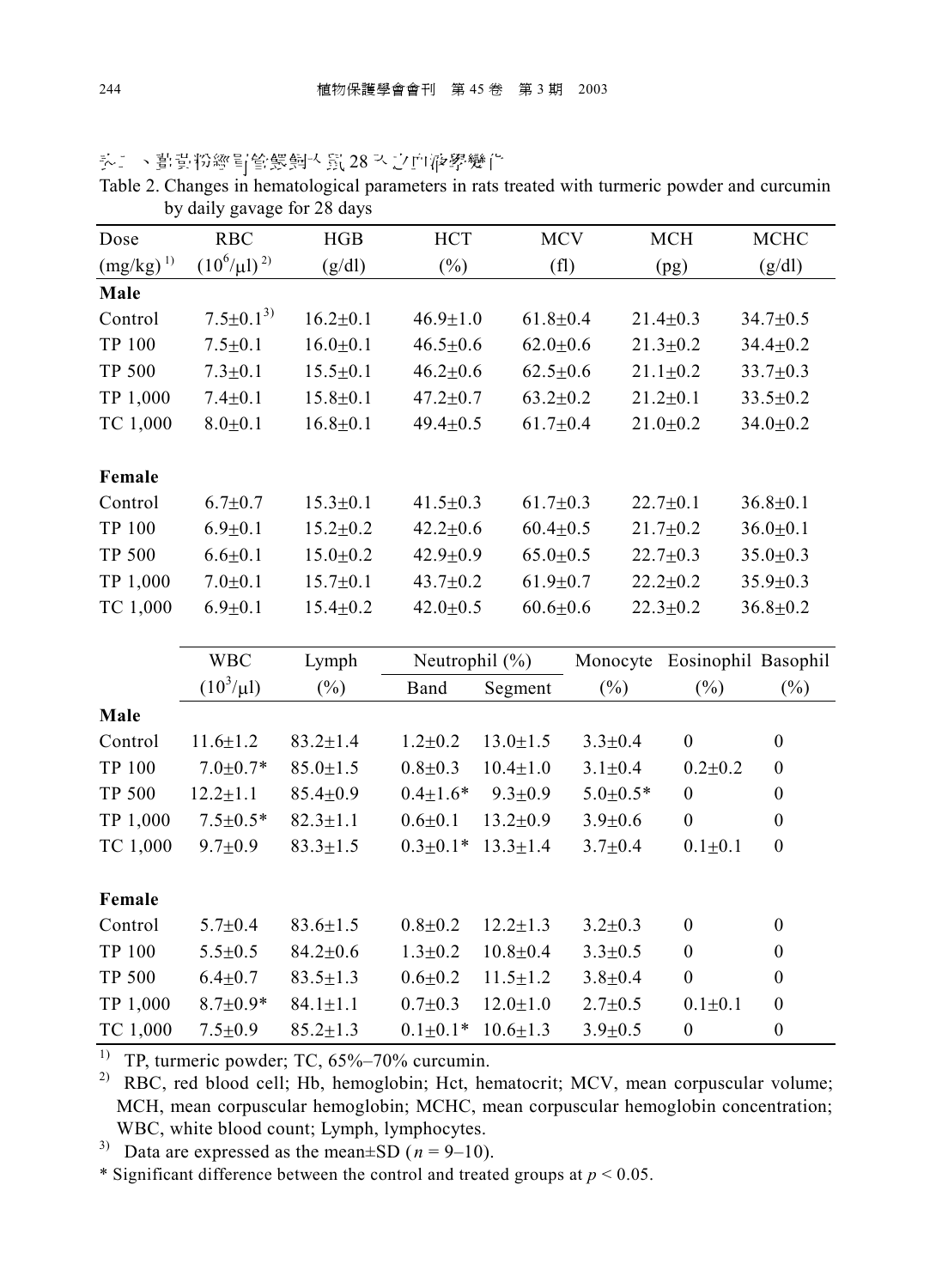| Dose          | <b>PLT</b>         | Fbg               |                  | <b>PT</b>       | <b>APTT</b>     |
|---------------|--------------------|-------------------|------------------|-----------------|-----------------|
| $(mg/kg)^{1}$ | $(10^3/\mu l)^{2}$ | $\left( s\right)$ | (mg/dl)          | (s)             | (s)             |
| Male          |                    |                   |                  |                 |                 |
| Control       | $1161 \pm 29^{3}$  | $19.9 \pm 0.2$    | $245.3 \pm 2.8$  | $33.6 \pm 0.2$  | $25.9 \pm 1.0$  |
| TP 100        | $1108 + 30$        | $19.8 \pm 0.2$    | $246.3 \pm 3.5$  | $34.3 \pm 0.5$  | $27.7 \pm 2.3$  |
| <b>TP 500</b> | $1083 + 31$        | $23.3 \pm 1.0*$   | $213.6 \pm 8.9$  | $29.3 \pm 0.5*$ | $22.5 \pm 1.0*$ |
| TP 1,000      | $1004 \pm 28*$     | $23.0 \pm 0.9*$   | $216.0 \pm 8.0*$ | $15.3 \pm 0.1*$ | $25.5 \pm 0.7$  |
| TC 1,000      | $1073 + 35$        | $17.3 \pm 0.2*$   | $281.2 \pm 4.4*$ | $15.2 \pm 0.1*$ | $41.3 \pm 2.8*$ |
| Female        |                    |                   |                  |                 |                 |
| Control       | $1049 \pm 36$      | $24.5 \pm 1.0$    | $202.7 \pm 8.1$  | $15.0 \pm 0.2$  | $30.7 \pm 1.9$  |
| TP 100        | $1145 \pm 38$      | $30.4 \pm 1.6*$   | $167.0 \pm 8.8*$ | $15.0 \pm 0.1$  | $40.9 \pm 1.7*$ |
| <b>TP 500</b> | $1065 \pm 28$      | $30.1 \pm 1.4*$   | $166.8 \pm 7.5*$ | $15.5 \pm 0.1$  | $34.6 \pm 0.7$  |
| TP 1,000      | $1095 \pm 43$      | $26.8 \pm 1.4$    | $188.1 \pm 10.2$ | $15.6 \pm 0.1$  | $33.4 \pm 1.7$  |
| TC 1,000      | $1159 + 80$        | $25.9 \pm 1.6$    | $195.6 \pm 10.7$ | $15.2 \pm 0.3$  | $25.4 \pm 1.6$  |

头 。 『萬貴粉經胃管餵飼大鼠 28 天之血液凝固變化 Table 3. Changes in blood coagulation parameters in rats treated with turmeric powder and curcumin by daily gavage for 28 days

<sup>1)</sup> TP, turmeric powder; TC,  $65\% - 70\%$  curcumin.

<sup>2)</sup> PLT, platelets; Fbg, fibrinogen; PT, prothrombin time; APTT, activated partial thromboplastin time.

<sup>3)</sup> Data are expressed as the mean $\pm$ SD (*n* = 9–10).

\* Significant difference between the control and treated groups at  $p < 0.05$ .

头四、直黄粉經胃管餵飼大鼠28 天之血清用及腎臟功能指數變化

Table 4. Serum biochemistry changes in liver function in rats treated with turmeric powder and curcumin by daily gavage for 28 days

| Dose          | ALT                               | AST                  |                                              |                 | T. bilirubin Cholesterol Triglyceride | <b>BUN</b>                     | Creatinine                         |
|---------------|-----------------------------------|----------------------|----------------------------------------------|-----------------|---------------------------------------|--------------------------------|------------------------------------|
| $(mg/kg)^{1}$ | $(U/1)^{2}$                       | (U/I)                | (mg/dl)                                      | (mg/dl)         | (mg/dl)                               | (mg/dl)                        | (mg/dl)                            |
| Male          |                                   |                      |                                              |                 |                                       |                                |                                    |
| Control       | $23.8 \pm 2.8^{3}$ 70.7 $\pm$ 7.9 |                      | $0.12{\pm}0.01$                              | $35.4 \pm 4.6$  | $29.8 \pm 3.0$                        |                                | $12.9 \pm 1.4$ $0.33 \pm 0.03$     |
| TP 100        |                                   | $32.7+2.3*90.1+3.8*$ | $0.20 \pm 0.01* 46.4 \pm 5.0$                |                 | $36.3 + 4.2$                          |                                | $18.3 \pm 1.7$ * $0.44 \pm 0.04$ * |
| <b>TP 500</b> | $28.9 \pm 1.8$                    | $89.5 \pm 3.2*$      | $0.19 \pm 0.01*$ 47.3 $\pm 2.8*$             |                 | $45.2 \pm 5.0*$                       |                                | $17.2 \pm 1.1*0.41 \pm 0.02*$      |
| TP1,000       | $27.6 + 0.8$                      |                      | $102.4\pm7.1*0.20\pm0.01*44.3\pm1.4*$        |                 | $44.3 \pm 5.6*$                       |                                | $16.4 \pm 1.0$ * $0.44 \pm 0.01$ * |
| TC 1,000      | $30.6 \pm 1.4$                    |                      | $103.7\pm6.0*$ 0.30 $\pm0.01*$ 40.6 $\pm2.1$ |                 | $34.7 + 3.4$                          |                                | $19.4 \pm 1.4* 0.44 \pm 0.02*$     |
| Female        |                                   |                      |                                              |                 |                                       |                                |                                    |
| Control       | $21.4 + 1.5$                      | $75.1 + 7.3$         | $0.17+0.01$                                  | $62.2 \pm 4.9$  | $27.7 + 1.0$                          |                                | $17.1+1.1$ $0.45+0.03$             |
| TP 100        | $26.6 \pm 1.5$ * 82.9 $\pm 4.7$   |                      | $0.17 \pm 0.01$                              | $74.1 \pm 6.1$  | $30.4 \pm 3.4$                        |                                | $23.4 \pm 1.5$ * $0.52 \pm 0.02$   |
| <b>TP 500</b> | $27.7 \pm 3.0$                    | $103.7 \pm 7.1*$     | $0.20 \pm 0.01$                              | $79.3 \pm 4.6*$ | $48.7 \pm 6.5*$                       | $17.5 \pm 0.7$ 0.47 $\pm$ 0.01 |                                    |
| TP1,000       | $26.7 \pm 1.1*92.6 \pm 3.3*$      |                      | $0.26 + 0.01*85.8 + 3.0*$                    |                 | $37.2 \pm 3.8*$                       |                                | $24.1 \pm 1.0* 0.57 \pm 0.02*$     |
| TC 1,000      | $23.2 \pm 0.9$                    | $94.3 \pm 5.3*$      | $0.31 \pm 0.01^*$ 73.7 $\pm 4.1$             |                 | $42.1 \pm 3.0*$                       |                                | $30.5 \pm 1.9$ * $0.64 \pm 0.04$ * |

 $\frac{1}{1}$  TP, turmeric powder; TC, 65%–70% curcumin.

 $^{2)}$  ALT, alanine aminotransferase; AST, aspartate aminotransferase; T. bilirubin, total bilirubin; BUN, blood urea nitrogen.

<sup>3)</sup> Data are expressed as the mean $\pm$ SD ( $n = 9$ –10).

\* Significant difference between the control and treated groups at  $p \le 0.05$ .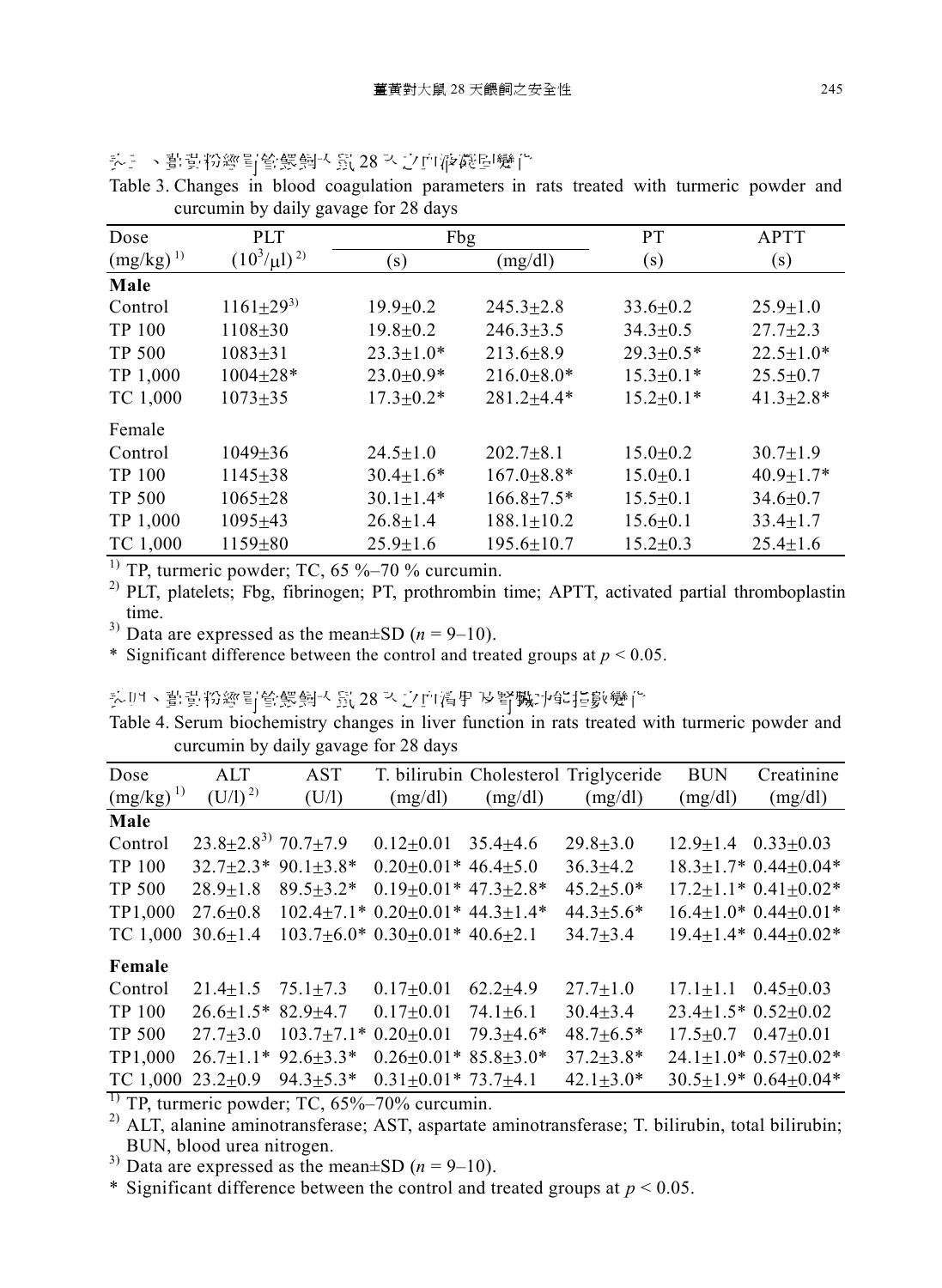| Dose                     | <b>CK</b>            | LDH                | T. protein         | Albumin                     | ALP              | <b>GGT</b>       |
|--------------------------|----------------------|--------------------|--------------------|-----------------------------|------------------|------------------|
| $\left(mg/kg\right)^{1}$ | (U/I) <sup>2</sup>   | (U/1)              | (g/dl)             | (g/dl)                      | (g/dl)           | (U/1)            |
| Male                     |                      |                    |                    |                             |                  |                  |
| Control                  | $281.6 \pm 52.8^{3}$ | $610.6 \pm 102.5$  | $3.3 \pm 0.3$      | $2.5 \pm 0.2$               | $169.4 \pm 25.6$ | $0.7 + 0.2$      |
| <b>TP 100</b>            | $203.0 \pm 20.9$     | $605.5 \pm 35.8$   | $4.6 \pm 0.2^{*4}$ | $3.3 \pm 0.1*$              | $174.3 \pm 8.1$  | $0.6 + 0.2$      |
| <b>TP 500</b>            | 326.7±24.2           | $639.8 + 40.4$     | $4.9 \pm 0.3*$     | $3.4 \pm 0.1*$              | $183.4 \pm 8.3$  | $0.8 + 0.2$      |
| TP1,000                  | $253.2 \pm 40.4$     | 694.7±107.4        | $5.0 \pm 0.1*$     | $3.6 \pm 0.1*$              | $187.2 \pm 8.5$  | $0.5 \pm 0.2$    |
| TC 1,000                 | $332.7 \pm 51.4$     | $775.1 \pm 73.6$   | $5.2 \pm 0.1*$     | $3.7 \pm 0.1*$              | $192.6 \pm 14.0$ | $1.1 + 0.2$      |
| Female                   |                      |                    |                    |                             |                  |                  |
| Control                  | $223.8 + 41.6$       | $483.7 + 96.3$     | $4.4 \pm 0.1$      | $3.2 \pm 0.1$               | $122.2 + 9.2$    | $1.2 + 0.2$      |
| <b>TP 100</b>            | $115.7 \pm 21.7*$    | 335.8±64.1         | $5.5 \pm 0.1*$     | $3.9 \pm 0.1*$              | $94.2 \pm 8.4$   | $1.6 + 0.1$      |
| <b>TP 500</b>            | $372.4 \pm 60.2$     | $867.8 \pm 124.2*$ | $5.4 \pm 0.1*$     | $3.9 \pm 0.1*$              | $118.6 + 4.4$    | $1.4 + 0.2$      |
| TP1,000                  | $192.2 \pm 29.4$     | $568.4 \pm 53.7$   | $5.5 \pm 0.1*$     | $3.9 \pm 0.1*$              | $129.4 \pm 10.0$ | $0.8 + 0.1$      |
| TC 1,000                 | $322.4 \pm 61.7$     | $627.0+93.8$       | $5.5 \pm 0.1*$     | $3.9 \pm 0.1*$              | $104.2 \pm 8.5$  | $1.3 \pm 0.2$    |
|                          |                      |                    |                    |                             |                  |                  |
|                          | Glucose              | Amylase            | $p^3$ -            | $\overline{\text{Ca}^{2+}}$ | $Mg^{2+}$        | Cl <sup>2</sup>  |
|                          | (mg/dl)              | (U/1)              | (mg/dl)            | (mg/dl)                     | (mEq/dl)         | (mEq/dl)         |
| Male                     |                      |                    |                    |                             |                  |                  |
| Control                  | $98.5 \pm 7.6$       | 590.8±49.2         | $5.9 + 0.5$        | $6.2 \pm 0.7$               | $1.07 \pm 0.18$  | $79.8 \pm 6.5$   |
| <b>TP 100</b>            | $129.1 \pm 13.3$     | 780.3±57.0*        | $7.3 \pm 0.3$      | $8.1 \pm 0.4*$              | $1.10 \pm 0.06$  | $97.8 \pm 3.7*$  |
| <b>TP 500</b>            | $117.5 \pm 8.5$      | 765.8±49.4*        | $8.1 \pm 0.3*$     | $8.2 \pm 0.4*$              | $1.98 \pm 0.07*$ | $90.8 \pm 3.7$   |
| TP1,000                  | $117.3 \pm 7.4$      | 851.5±46.9*        | $7.6 \pm 0.1*$     | $8.2 \pm 0.1*$              | $2.16 \pm 0.16*$ | $101.0 \pm 1.2*$ |
| TC 1,000                 | $115.2 \pm 6.3$      | $823.3 \pm 32.2*$  | $8.6 \pm 0.1*$     | $8.2 \pm 0.1*$              | $1.75 \pm 0.16*$ | $104.3 \pm 1.4*$ |
|                          |                      |                    |                    |                             |                  |                  |
| Female                   |                      |                    |                    |                             |                  |                  |
| Control                  | $109.4 \pm 6.3$      | $427.6 \pm 25.1$   | $5.6 + 0.3$        | $7.4 \pm 0.3$               | $1.11 \pm 0.07$  | $91.7 \pm 3.2$   |
| <b>TP 100</b>            | $108.6 \pm 6.4$      | $486.5 \pm 19.7$   | $7.4 \pm 0.2*$     | $8.6 \pm 0.2*$              | $1.34 \pm 0.08$  | $93.2 \pm 1.8$   |
| <b>TP 500</b>            | $103.7 \pm 7.0$      | $472.4 \pm 23.3$   | $7.2 + 0.1*$       | $8.4 \pm 0.1*$              | $1.92 \pm 0.07*$ | $95.2 \pm 0.7$   |
| TP1,000                  | $106.1 \pm 6.0$      | $363.5 \pm 71.7$   | $7.4 \pm 0.3*$     | $8.6 \pm 0.1*$              | $1.90 \pm 0.05*$ | $108.0 \pm 1.2*$ |
| TC 1,000                 | $101.4 \pm 7.6$      | $472.5 \pm 22.5$   | $7.8 \pm 0.1*$     | $8.2 \pm 0.1*$              | $1.69 \pm 0.05*$ | $106.1 \pm 0.4*$ |

头上、直黄粉經胃管餵飼大鼠28 天之其他血清非化值變化

Table 5. Serum biochemistry changes in rats treated with turmeric powder and curcumin by daily gavage for 28 days

 $1)$  TP, turmeric powder; TC, 65%–70% curcumin.

<sup>2)</sup> CK, creatine kinase; LDH, lactate dehydrogenase; T. protein, total protein; ALP, alkaline phosphatase; GGT, gamma glutamyl-transferase.

<sup>3)</sup> Data are expressed as the mean $\pm$ SD (*n* = 9–10).

\* Significant difference between the control and treated groups at  $p < 0.05$ .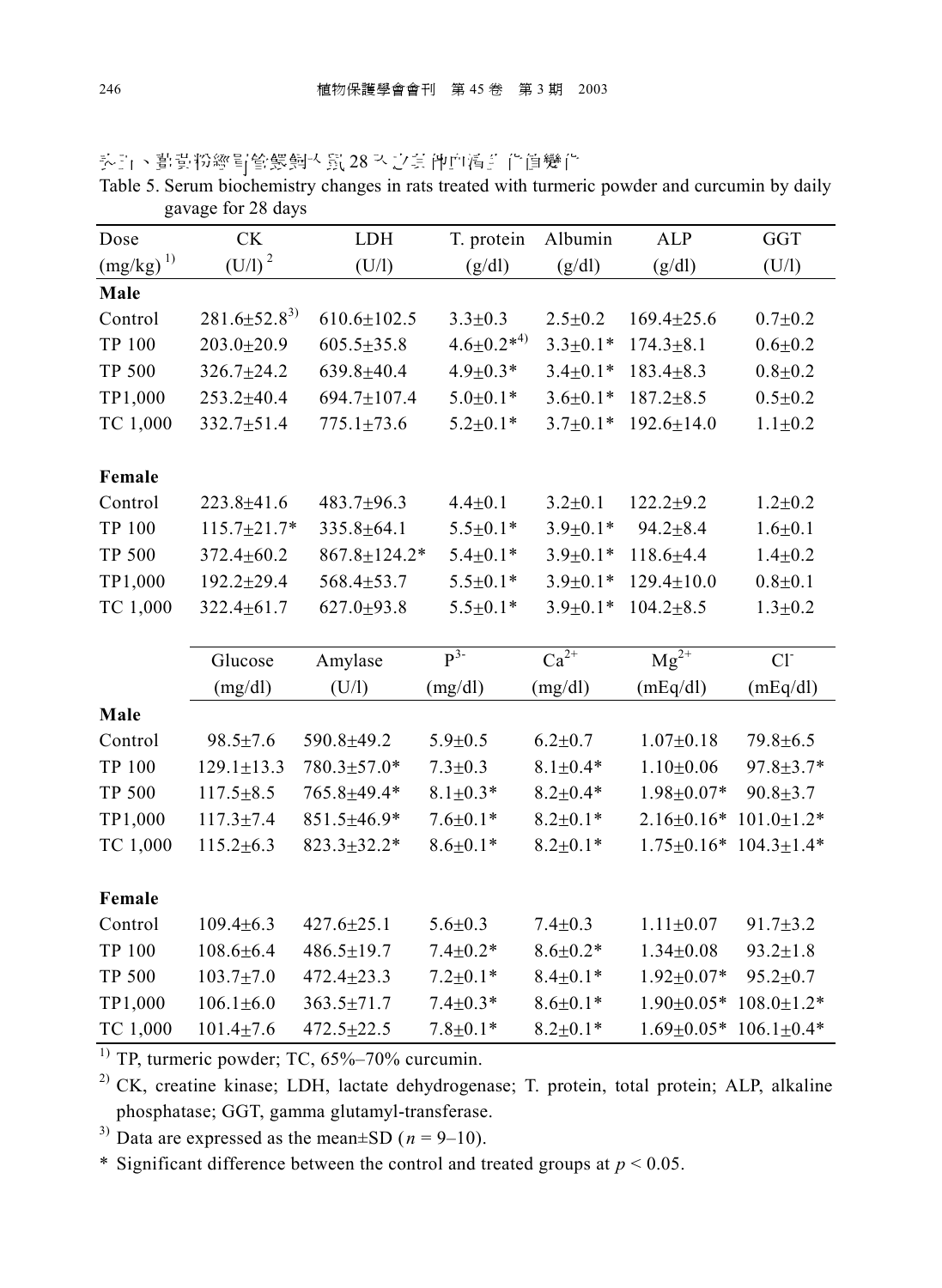|               | $F^{\mu\nu}$       |             |                          |                 |                 |                 |
|---------------|--------------------|-------------|--------------------------|-----------------|-----------------|-----------------|
| Dose          | Volume             | Appear.     | S. Gravity <sup>2)</sup> | pH              | Protein         | Urobilinogen    |
| $(mg/kg)^{1}$ | (ml)               |             |                          |                 | (mg/dl)         | (EU/dl)         |
| Male          |                    |             |                          |                 |                 |                 |
| Control       | $12.6 \pm 0.7^{3}$ | PY.         | $1.025 \pm 0.001$        | $7.10 \pm 0.12$ | $32.5 \pm 8.1$  | $0.20 \pm 0.01$ |
| TP 100        | $11.7 \pm 1.1$     | <b>PY</b>   | $1.025 \pm 0.001$        | $7.33 \pm 0.11$ | $31.1 \pm 8.8$  | $0.20 \pm 0.01$ |
| <b>TP 500</b> | $12.8 \pm 0.7$     | PY.         | $1.025 \pm 0.001$        | $7.25 \pm 0.11$ | $27.0 \pm 2.0$  | $0.20 \pm 0.01$ |
| TP1,000       | $12.6 \pm 1.0$     | <b>PY</b>   | $1.028 \pm 0.001$        | $7.20 \pm 0.13$ | $35.5 \pm 7.3$  | $0.20 \pm 0.01$ |
| TC 1,000      | $13.4 \pm 0.8$     | PY~Y        | $1.050 \pm 0.027$        | $7.40 \pm 0.14$ | $51.0 \pm 10.6$ | $0.20 \pm 0.01$ |
| Female        |                    |             |                          |                 |                 |                 |
| Control       | $7.5 \pm 0.6$      | <b>PY</b>   | $1.024 \pm 0.001$        | $6.95 \pm 0.13$ | $15.0 + 2.2$    | $0.20 \pm 0.01$ |
| TP 100        | $10.7 \pm 0.6$     | <b>PY</b>   | $1.023 \pm 0.001$        | $7.15 \pm 0.10$ | $10.5 \pm 3.9$  | $0.20 \pm 0.01$ |
| <b>TP 500</b> | $8.5 \pm 0.4$      | <b>PY</b>   | $1.024 \pm 0.001$        | $7.05 \pm 0.05$ | $20.0 + 4.1$    | $0.20 \pm 0.01$ |
| TP1,000       | $8.5 \pm 0.4$      | PY.         | $1.020 \pm 0.001$        | $7.38 \pm 0.24$ | $15.0 \pm 3.3$  | $0.20 \pm 0.01$ |
| TC 1,000      | $10.3 \pm 0.8$     | $PY \sim Y$ | $1.024 \pm 0.001$        | $7.05 \pm 0.15$ | $19.5 \pm 3.2*$ | $0.20 \pm 0.01$ |
|               |                    |             |                          |                 |                 |                 |

头六、菖黄粉經胃管餵飼大鼠28 天之尿液學變化

| 11° JUU       |          | 12.0±0.7         |    | ГI               |                  | 1.025±0.001       |                                      |                | 7.25 U.II        |                                    | 47.U±4.U         |                  |    | U.∠U±U.UI       |                  |                  |
|---------------|----------|------------------|----|------------------|------------------|-------------------|--------------------------------------|----------------|------------------|------------------------------------|------------------|------------------|----|-----------------|------------------|------------------|
| TP1,000       |          | $12.6 \pm 1.0$   |    | <b>PY</b>        |                  |                   | $1.028 \pm 0.001$<br>$7.20 \pm 0.13$ |                |                  | $35.5 \pm 7.3$                     |                  | $0.20 + 0.01$    |    |                 |                  |                  |
| TC 1,000      |          | $13.4 \pm 0.8$   |    | PY~Y             |                  | $1.050 \pm 0.027$ |                                      |                |                  | $51.0 \pm 10.6$<br>$7.40 \pm 0.14$ |                  |                  |    | $0.20 \pm 0.01$ |                  |                  |
| Female        |          |                  |    |                  |                  |                   |                                      |                |                  |                                    |                  |                  |    |                 |                  |                  |
| Control       |          | $7.5 \pm 0.6$    |    | PY               |                  | $1.024 \pm 0.001$ |                                      |                | $6.95 \pm 0.13$  |                                    |                  | $15.0 \pm 2.2$   |    |                 | $0.20 \pm 0.01$  |                  |
| <b>TP 100</b> |          | $10.7 \pm 0.6$   |    | <b>PY</b>        |                  | $1.023 \pm 0.001$ |                                      |                |                  | $7.15 \pm 0.10$                    |                  | $10.5 \pm 3.9$   |    |                 | $0.20 \pm 0.01$  |                  |
| <b>TP 500</b> |          | $8.5 \pm 0.4$    |    | <b>PY</b>        |                  | $1.024 \pm 0.001$ |                                      |                |                  | $7.05 \pm 0.05$                    |                  | $20.0 + 4.1$     |    |                 | $0.20 \pm 0.01$  |                  |
| TP1,000       |          | $8.5 \pm 0.4$    |    | <b>PY</b>        |                  | $1.020 \pm 0.001$ |                                      |                |                  | $7.38 \pm 0.24$                    |                  | $15.0 \pm 3.3$   |    |                 | $0.20 \pm 0.01$  |                  |
| TC 1,000      |          | $10.3 \pm 0.8$   |    | PY~Y             |                  | $1.024 \pm 0.001$ |                                      |                |                  | $7.05 \pm 0.15$                    |                  | $19.5 \pm 3.2*$  |    |                 | $0.20 \pm 0.01$  |                  |
|               |          |                  |    |                  |                  |                   |                                      |                |                  |                                    |                  |                  |    |                 |                  |                  |
|               | Glucose  |                  |    | Bilirubin        |                  | Ketone            |                                      |                | Nitrite          |                                    | Oc. Blood        |                  |    |                 | Leukocyte        |                  |
|               |          | $\pm$            | -  | $\pm$            |                  | $\pm$             | $^{+}$                               |                | $^{+}$           |                                    | $\pm$            | $^{+}$           |    | $\pm$           | $^{+}$           | $++$             |
| Male          |          |                  |    |                  |                  |                   |                                      |                |                  |                                    |                  |                  |    |                 |                  |                  |
| Control       | $3^{4)}$ | $\tau$           | 1  | 9                | $\boldsymbol{0}$ | $\overline{4}$    | 6                                    | 10             | $\boldsymbol{0}$ | 9                                  | 1                | $\boldsymbol{0}$ | 8  | $\overline{2}$  | $\boldsymbol{0}$ | $\boldsymbol{0}$ |
| <b>TP 100</b> | 8        | 1                | 8  | $\mathbf{1}$     | $\mathbf{0}$     | 8                 | $\mathbf{1}$                         | 5              | $\overline{4}$   | 9                                  | $\boldsymbol{0}$ | $\mathbf{0}$     | 6  | $\overline{2}$  | $\theta$         | 1                |
| <b>TP 500</b> | 7        | 3                | 7  | 3                | $\mathbf{0}$     | 6                 | $\overline{4}$                       | 5              | 5                | 10                                 | $\mathbf{0}$     | $\mathbf{0}$     | 9  | $\mathbf{1}$    | $\Omega$         | $\theta$         |
| TP1,000       | $8\,$    | $\overline{2}$   | 9  | $\mathbf{1}$     | $\mathbf{0}$     | 7                 | $\overline{3}$                       | 9              | $\mathbf{1}$     | 10                                 | $\boldsymbol{0}$ | $\overline{0}$   | 9  | 1               | $\Omega$         | $\mathbf{0}$     |
| TC 1,000      | 6        | $\overline{4}$   | 9  | 1                | $\boldsymbol{0}$ | $\overline{4}$    | 6                                    | 5              | 5                | 10                                 | $\boldsymbol{0}$ | $\boldsymbol{0}$ | 8  | $\overline{2}$  | $\boldsymbol{0}$ | $\boldsymbol{0}$ |
| Female        |          |                  |    |                  |                  |                   |                                      |                |                  |                                    |                  |                  |    |                 |                  |                  |
| Control       | 6        | $\overline{4}$   | 10 | $\mathbf{0}$     | 4                | 6                 | $\boldsymbol{0}$                     | 9              | $\mathbf{1}$     | 6                                  | $\boldsymbol{0}$ | $\overline{4}$   | 9  | $\mathbf{1}$    | $\theta$         | $\boldsymbol{0}$ |
| <b>TP 100</b> | 8        | $\overline{2}$   | 10 | $\mathbf{0}$     | 5                | $\overline{4}$    | $\mathbf{1}$                         | 6              | $\overline{4}$   | 10                                 | $\mathbf{0}$     | $\boldsymbol{0}$ | 9  | $\mathbf{0}$    | $\mathbf{0}$     | 1                |
| <b>TP 500</b> | 9        | $\boldsymbol{0}$ | 8  | 1                | $\overline{3}$   | 6                 | $\boldsymbol{0}$                     | 6              | 3                | 9                                  | $\boldsymbol{0}$ | $\mathbf{0}$     | 9  | $\mathbf{0}$    | $\theta$         | $\boldsymbol{0}$ |
| TP1,000       | 8        | 1                | 9  | $\theta$         | 3                | 6                 | $\boldsymbol{0}$                     | $\overline{7}$ | $\overline{2}$   | 9                                  | $\mathbf{0}$     | $\overline{0}$   | 9  | $\theta$        | $\Omega$         | $\theta$         |
| TC 1,000      | 8        | $\overline{2}$   | 10 | $\boldsymbol{0}$ | 5                | $\overline{4}$    | 1                                    | $\overline{7}$ | 3                | 10                                 | $\boldsymbol{0}$ | $\boldsymbol{0}$ | 10 | $\mathbf{0}$    | $\boldsymbol{0}$ | $\boldsymbol{0}$ |
| $\rightarrow$ |          |                  |    |                  |                  |                   |                                      |                |                  |                                    |                  |                  |    |                 |                  |                  |

Table 6. Changes in urinary analyses in rats treated with turmeric powder and curcumin by daily gavage for 28 days

 $<sup>1)</sup>$  TP, turmeric powder; TC, 65%–70% curcumin.</sup>

<sup>2)</sup> S. gravity, specific gravity; Oc. blood, occult blood; PY, pale yellow; Y, yellow; Grades for each value. Glucose  $(mg/dl)$ : -, nil;  $\pm$ , 0.1; bilirubin  $(mg/dl)$  -, nil;  $\pm$ , 0.4; ketone  $(mg/dl)$ : -, nil;  $\pm$ , 5;  $\pm$ , 15; nitrite: -, normal;  $\pm$ , positive; occult blood and leukocyte: -, negative;  $\pm$ , trace; +, mild; ++, moderate.

<sup>3)</sup> Data are expressed as the mean $\pm$ SD (*n* = 9–10).

4) Affected rat number.[change the number in the table too]

\* Significant difference between the control and treated groups at  $p < 0.05$ .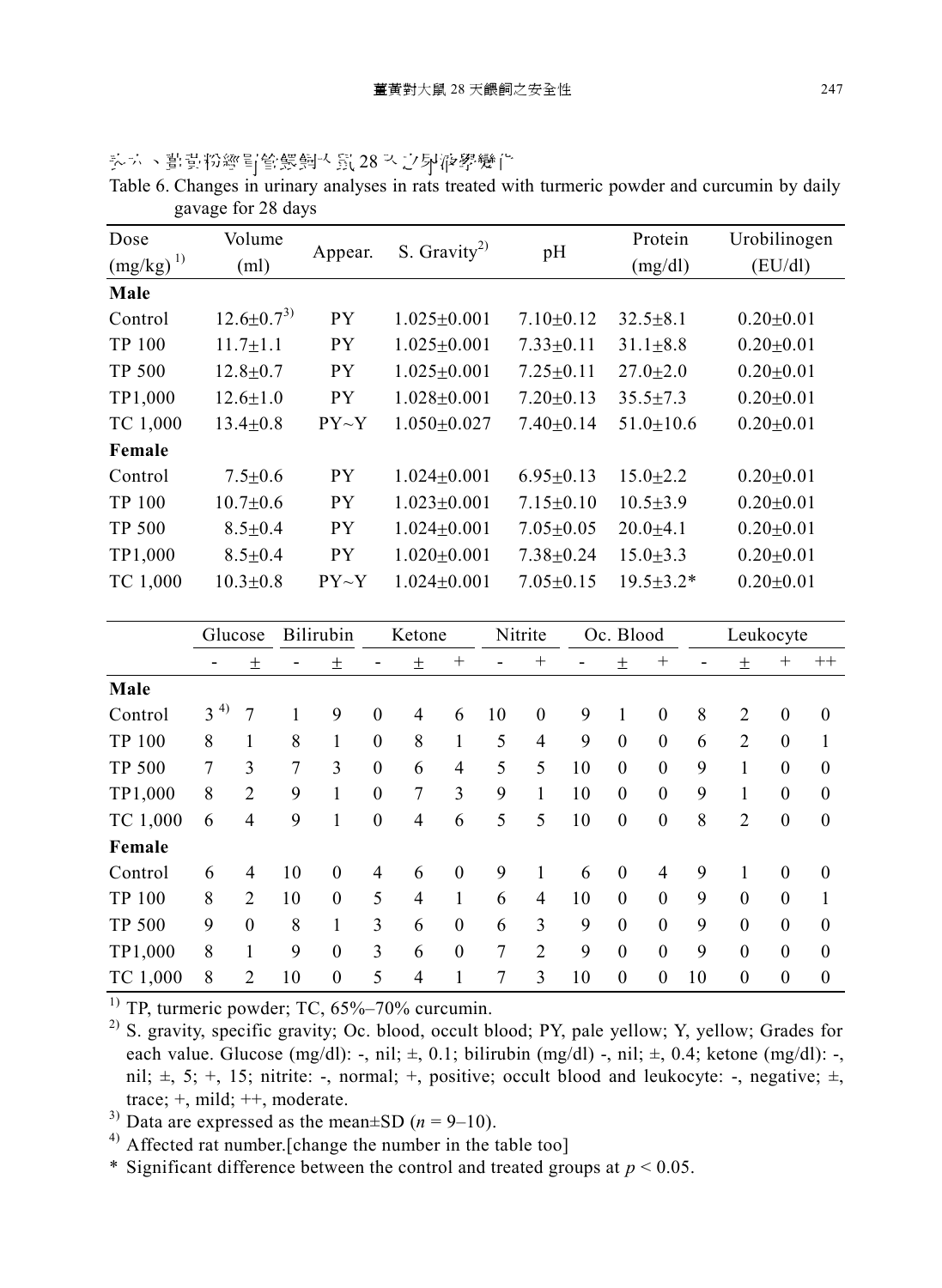| Dose          |                   |                | Urinary sediments $(10^3)^2$ |                |           | Parasite<br>Crystal |              |                |                |                |                  |
|---------------|-------------------|----------------|------------------------------|----------------|-----------|---------------------|--------------|----------------|----------------|----------------|------------------|
| $(mg/kg)^{1}$ | <b>RBC</b>        | <b>WBC</b>     | Epithelia                    | Cast           |           | $^{+}$              |              | 土              | $^{+}$         | $++$           | $+++$            |
| Male          |                   |                |                              |                |           |                     |              |                |                |                |                  |
| Control       | $1.6 \pm 0.4^{3}$ | $1.0 \pm 0.2$  | $10.7 \pm 2.0$               | $7.9 \pm 0.6$  | $10^{4)}$ | $\mathbf{0}$        | $\Omega$     | $\overline{2}$ | $\overline{2}$ | 4              | $\overline{2}$   |
| TP 100        | $0.6 \pm 0.2*$    | $0.3 \pm 0.1*$ | $5.2 \pm 1.3*$               | $7.6 \pm 1.4$  | 9         | $\mathbf{0}$        | $\mathbf{0}$ | $\theta$       | 5              | 3              | $\mathbf{1}$     |
| <b>TP 500</b> | $1.4 \pm 0.4$     | $1.8 \pm 1.6$  | $5.7 \pm 0.6*$               | $5.1 \pm 0.6*$ | 10        | $\mathbf{0}$        | $\theta$     | $\theta$       | 5              | $\overline{2}$ | 3                |
| TP1,000       | $1.2 \pm 0.3$     | $0.8 + 0.3$    | $6.2 \pm 0.8*$               | $2.3 \pm 0.3*$ | 10        | $\theta$            | $\Omega$     | $\mathbf{1}$   | $\overline{4}$ | 2              | 3                |
| TC 1,000      | $0.9 + 0.3$       | $0.1 \pm 0.1*$ | $4.0{\pm}0.4*$               | $2.4 \pm 0.1*$ | 10        | $\mathbf{0}$        | $\mathbf{0}$ | $\theta$       | 7              | $\overline{2}$ | 1                |
|               |                   |                |                              |                |           |                     |              |                |                |                |                  |
| Female        |                   |                |                              |                |           |                     |              |                |                |                |                  |
| Control       | $0.4 \pm 0.8$     | $1.4 \pm 0.2$  | $8.0 \pm 1.4$                | $10.6 \pm 1.4$ | 10        | $\mathbf{0}$        | $\Omega$     | 6              | 3              | 1              | $\boldsymbol{0}$ |
| TP 100        | $1.4 \pm 0.6$     | $0.6 \pm 0.1*$ | $6.3 \pm 0.8$                | $5.6 \pm 0.7*$ | 10        | $\Omega$            | $\Omega$     | $\overline{4}$ | $\overline{4}$ | $\overline{2}$ | $\boldsymbol{0}$ |
| <b>TP 500</b> | $3.3 \pm 2.1$     | $1.0 + 0.5$    | $2.7 \pm 0.4*$               | $3.7 \pm 0.3*$ | 9         | $\theta$            | $\Omega$     | 5              | $\overline{2}$ | $\mathbf{0}$   | $\overline{2}$   |
| TP1,000       | $0.8 + 0.3$       | $0.3 \pm 0.1*$ | $5.2 \pm 0.8$                | $3.2 \pm 0.3*$ | 9         | $\mathbf{0}$        | $\theta$     | $\theta$       | 6              | 3              | $\boldsymbol{0}$ |
| TC 1,000      | $1.5 \pm 0.8$     | $0.7 + 0.1$    | $3.7 \pm 0.7*$               | $2.4 + 0.4*$   | 10        | $\theta$            | $\Omega$     | 3              | 7              | $\theta$       | $\mathbf{0}$     |

头七、直黄粉經胃管餵飼大鼠28 天之尿液沉渣變化

Table 7. Urinary sediment changes in rats treated with turmeric powder and curcumin by daily gavage for 28 days

<sup>1)</sup> TP, turmeric powder; TC,  $65\% - 70\%$  curcumin.

<sup>2)</sup> Urinary sediments: RBC, red blood cells; WBC, white blood cells. Grades for observation: Parasite: non, -; Positive, +; Crystal: -: Nil;  $\pm$ : a few in a few fields examined; +: a few in some fields examined; ++: a few in all fields examined; +++: many in all fields examined.

<sup>3)</sup> Data are expressed as the mean $\pm$ SD ( $n = 9$ –10).

4) Examined rat number.[change the number in the table too]

\* Significant difference between the control and treated groups at  $p < 0.05$ .

#### 職案重量、队取る組織拡理壁之影響

市 勤貴粉中 皮高劑量組 雄鼠之用 臟重 量(%) 雖直增加, 但無顯著性素 對; 勸貴 头組誦鼠/用臟重量(%)則計顯著增重。 勤責粉高劑量組及勤責執組之腎臟重量 %ョ 糤*p*<0.05ㄤ舱 心、胸腺、脾臟、影丸及卵巢之重量均與對 照組無明顯式異 (头八)。體內各臟器無明 顯的內眼病理變化; 組織病理檢查, 青暮貴 粉中、高劑量組及配置製組制配用細胞空泡 數 及腎絲球體內 合均質樣濾液 (圖三) 出現 數較對照組有輕微增多(头九), 雌鼠則無 影響。各處理組之其他器官均無明顯組織病 理學變化。

### 癚 阶

菖背常用於食品添加,以增加食品風 吼 及 的 嚮 變 化 , 並 让 扎 期 食 用 之 歷 更 淵 漁, 因而被認為是相當安全<sup>(9)</sup>, 5}- 方面, 自費所萃取出之勤責素具有 多項功能: 抗義 发抗氧化等作用(16, 17, 18) 。 4 28 认 餵 飼試驗結果 亦顯示, 方 勸貴 粉 及 勸 貴 勢 處 理組雌、雄鼠之尿沉渣白血球、上皮細胞、 圖柱體、結晶體數目均比對照組顯著減 少, 推測與勤貴見直抗菌及抗議及作用中 關。 值物性 食品組成 多樣性, 打 各資地所 杏白效成份杏量亦不同, 例如, 印度費貴 根部合直1-5% 靠貴素(9), 而國內產製大貴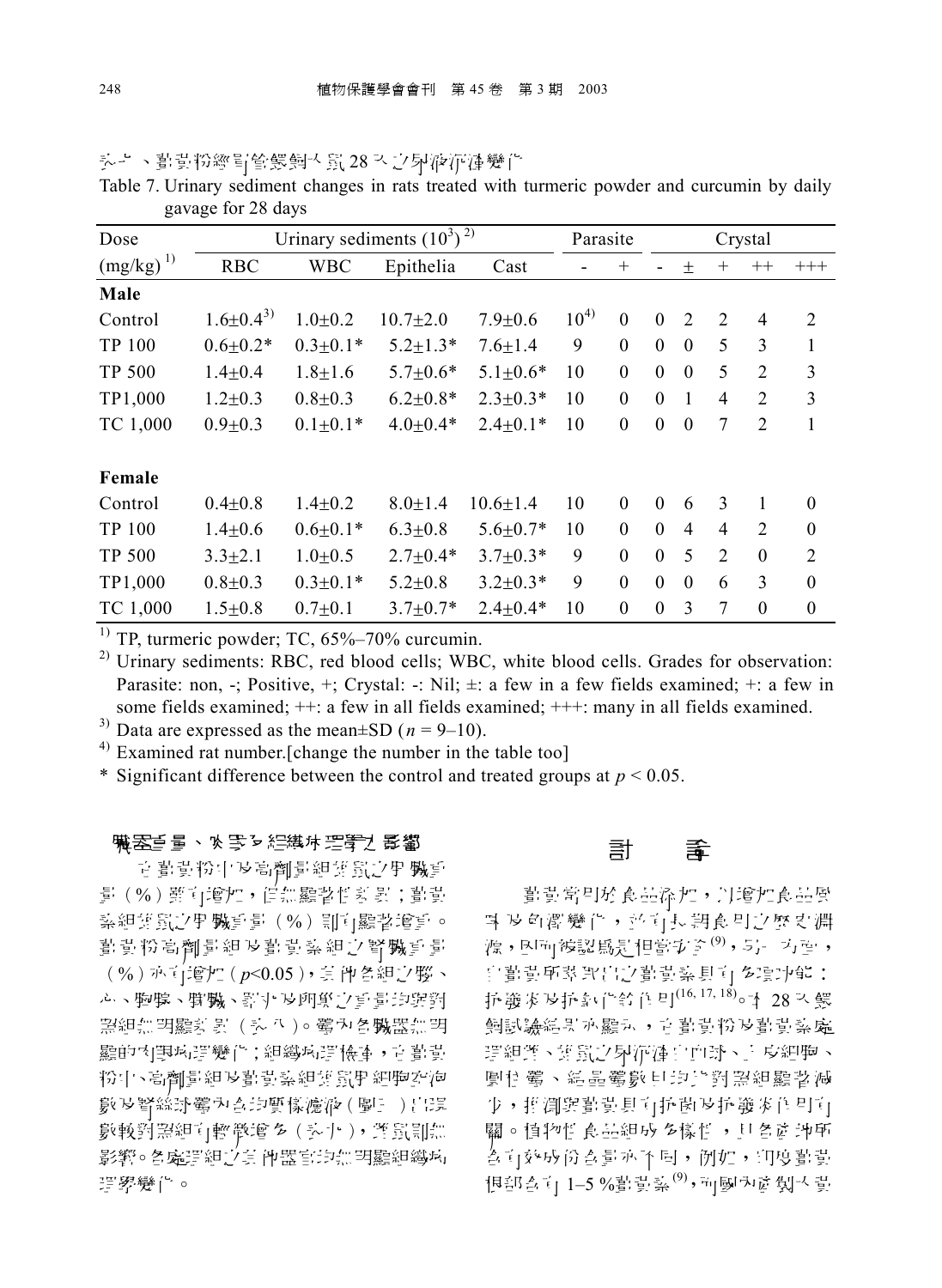|               | gavage for 28 days    |                    |                   |                   |
|---------------|-----------------------|--------------------|-------------------|-------------------|
| Dose          | <b>Brain</b>          | Heart              | Thymus            | Spleen            |
| $(mg/kg)^{1}$ | $(\frac{9}{6})^{2}$   | $(\%)$             | $(\%)$            | $(\%)$            |
| Male          |                       |                    |                   |                   |
| Control       | $0.486 \pm 0.004^{3}$ | $0.287 + 0.005$    | $0.120 \pm 0.005$ | $0.184 + 0.006$   |
| <b>TP 100</b> | $0.474 + 0.008$       | $0.284 + 0.006$    | $0.112 \pm 0.007$ | $0.176 \pm 0.008$ |
| <b>TP 500</b> | $0.501 \pm 0.008$     | $0.311 \pm 0.009*$ | $0.114 \pm 0.004$ | $0.196 \pm 0.009$ |
| TP1,000       | $0.477 \pm 0.009$     | $0.297 \pm 0.014$  | $0.112 \pm 0.006$ | $0.208 + 0.006$   |
| TC 1,000      | $0.471 \pm 0.013$     | $0.251 \pm 0.009$  | $0.105 \pm 0.005$ | $0.182 \pm 0.008$ |
| Female        |                       |                    |                   |                   |
| Control       | $0.714 \pm 0.013$     | $0.316 \pm 0.008$  | $0.165 \pm 0.009$ | $0.217 \pm 0.010$ |
| TP 100        | $0.700 \pm 0.013$     | $0.313 \pm 0.006$  | $0.177 \pm 0.012$ | $0.212 \pm 0.006$ |
| <b>TP 500</b> | $0.707 + 0.020$       | $0.324 \pm 0.006$  | $0.145 \pm 0.011$ | $0.218 + 0.009$   |
| TP1,000       | $0.726 \pm 0.014$     | $0.329 \pm 0.010$  | $0.180 \pm 0.006$ | $0.214 \pm 0.008$ |
| TC 1,000      | $0.710 \pm 0.016$     | $0.326 \pm 0.011$  | $0.162 \pm 0.008$ | $0.221 \pm 0.012$ |
|               | Liver $(\% )$         | Kidney (%)         | Testis $(\% )$    | Ovary $(\% )$     |
| Male          |                       |                    |                   |                   |
| Control       | $2.827 \pm 0.035$     | $0.668 \pm 0.018$  | $0.852 \pm 0.028$ |                   |
| TP 100        | $2.697 \pm 0.023*$    | $0.618 \pm 0.012*$ | $0.872 \pm 0.078$ |                   |
| <b>TP 500</b> | $2.872 \pm 0.035$     | $0.682 \pm 0.016$  | $0.861 \pm 0.024$ |                   |
| TP1,000       | $2.875 \pm 0.060$     | $0.721 \pm 0.010*$ | $0.835 \pm 0.016$ |                   |
| TC 1,000      | 2.984±0.058*          | $0.709 \pm 0.011$  | $0.841 \pm 0.031$ |                   |
| Female        |                       |                    |                   |                   |
| Control       | $3.105 \pm 0.048$     | $0.642 \pm 0.014$  |                   | $0.046 \pm 0.003$ |
| <b>TP 100</b> | $3.019 \pm 0.071$     | $0.661 \pm 0.014$  |                   | $0.048 + 0.002$   |
| <b>TP 500</b> | $3.220 \pm 0.094$     | $0.664 \pm 0.021$  |                   | $0.050 \pm 0.004$ |
| TP1,000       | $3.020 \pm 0.063$     | $0.656 \pm 0.011$  |                   | $0.046 \pm 0.002$ |
| TC 1,000      | $3.148 \pm 0.042$     | $0.679 \pm 0.020$  |                   | $0.045 \pm 0.003$ |

头八、直韻粉經胃管餵飼大鼠 28 天之臟器重量變化

Table 8. Organ weight changes of rats treated with turmeric powder and curcumin by daily  $g_{\alpha}$   $\bar{q}$  0  $\bar{q}$ 

 $^{1)}$  TP, turmeric powder; TC, 65%–70% curcumin.

<sup>2)</sup> Organ weight (%) = [organ weight (g)/ final body weight (g)]  $\times$  100.

<sup>3)</sup> Data are expressed as the mean $\pm$ SD (*n* = 9–10).

\* Significant difference between the control and treated groups at  $p < 0.05$ .

種勸 勤 僧 合 有 勤 貴 0.31-0.55 % 乾 物 重 (2)。 勤責可再經萃取出類勸責素,經丹 HPLC — ```|」 97 %勸責素(Merck, Germany ),3 種主 儀器分析主要成份, 含有 Curcumin、 Demethoxycurcumin  $\forall$  Bisdemethoxycurcumin

**名** 3 種。目前類ı對勤熱成品純度較高習, 要成份中各訂 77、17 及 3 %之比率;其次 為 Turmeric oleoresin (Natural Yellow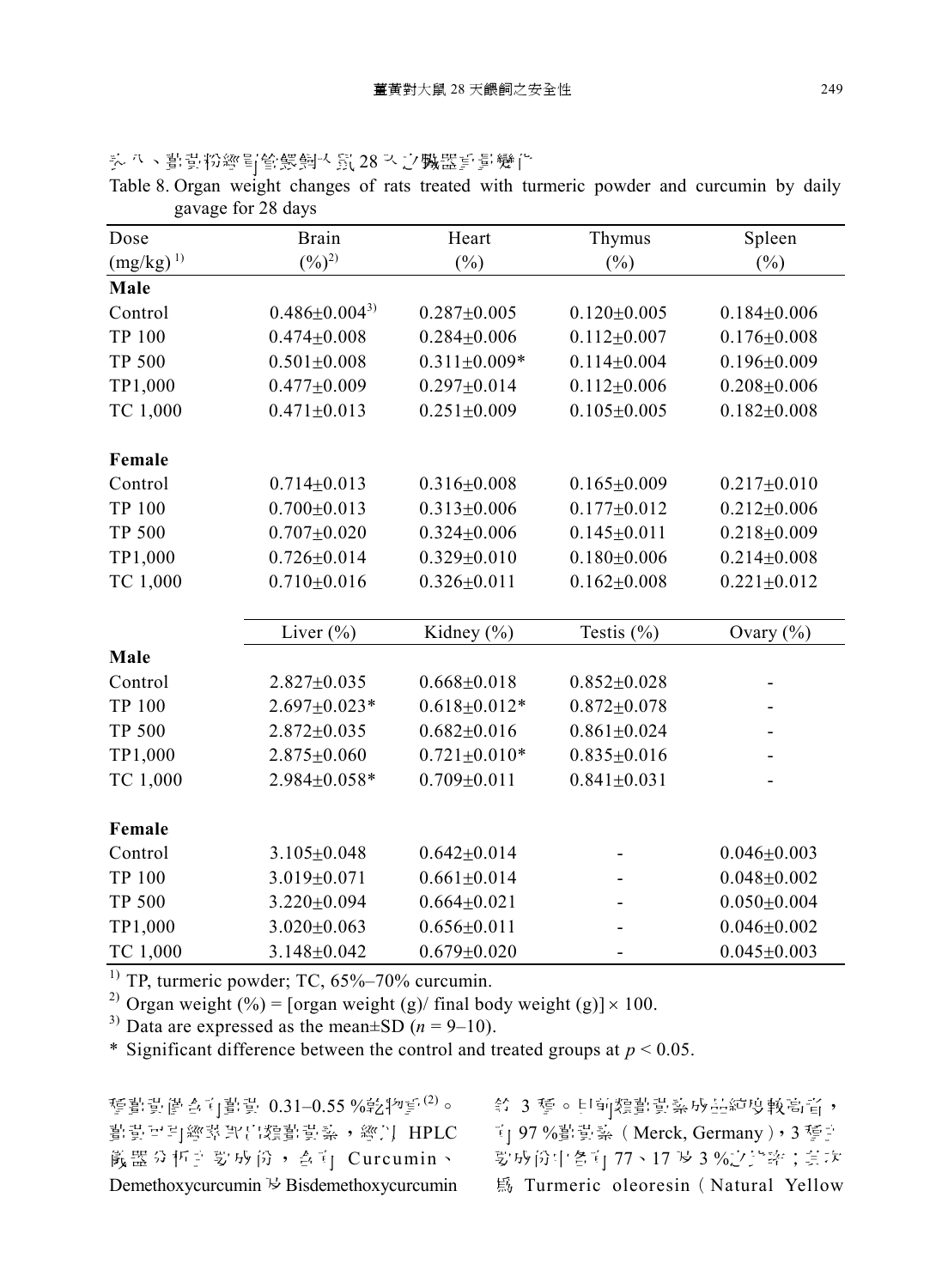

圖 : 、 葡萄粉經胃管餵飼大鼠28 入之用及腎臟組織病理變化。用臟用細胞空泡變化(箭頭), A.對照組;B. 氰貴粉 1,000 mg/kg bw 組;腎臟絲球體鮑氏囊腔濾液(箭頭),C 對照 組:D 鶴貴粉 1,000 mg/kg bw 組。C:中心靜脈區;G:腎絲球體 (H&E stain, 200x) 。

Fig. 3. Histopathological findings in the liver and kidney of rats treated with turmeric powder (TP) for 28 days. Hepatic vacuoles (arrow), (A) control; (B) 1000 mg/kg bw TP group. Eosinophilic transudate (arrow), (C) control; (D) 1000 mg/kg bw TP group. C, central vein; G, glomerulus (H&E stain, 200x).

3), 台 75-89%類葺貴梨(9); 另一為 65–70 % (curcumin, Sigma, MO, USA) $\circ$   $\frac{2}{3}$ : 貴素本身並不具致變異性, 月可抑制致癌 ┮ま癬 跑 ┦(9)斑 1993 瓣瓣 家美理計劃(NTP)會以純度較低之 Turmeric oleoresin 類勸責素餵飼動物工 与 後, 發現高劑量(1%)處理組小鼠(B6C3F1 mice▁竳紽hepatocellular adenomaゑ  $\mathbb{R}^n$ 增加<sup>(15)</sup>, 乃 避 議 勸 貴 作 為 魚 品 添 加 卧 , 首 貴 所 含 着 貴 紮 村 人 村 日 可 攝 取 劑 量 (ADI) 暫卧限制為 0.1 mg/kg bw $^{(9)}$ 。但該

**莉理試驗結果仍受質疑, 因該試驗所使用** 試驗物質 (turmeric oleoresin) 之純度較 低, 杏有較 多需知 (unknown) 物質, 是否 為誘發癌症 之主要原因,而非看責素所造 成, 仍有程谱得 $^{(9)}$ 。

**本實驗爲評估國內所我種勸責之安全** 性, 選用大貴種葡萄塊根乾燥磨粉後之成 品, 為一入然植物性食品, 含費貴桑  $0.31 - 0.55$ % $^{(2)}$ , 由 單一 高劑量 餵飼大鼠並 **斗 遇成急性 大 鼠中 钓 或 死 亡 , 口服 急 封 性** 名級爲『j}常使用畸無急性對性 』<sup>(10,22)</sup>。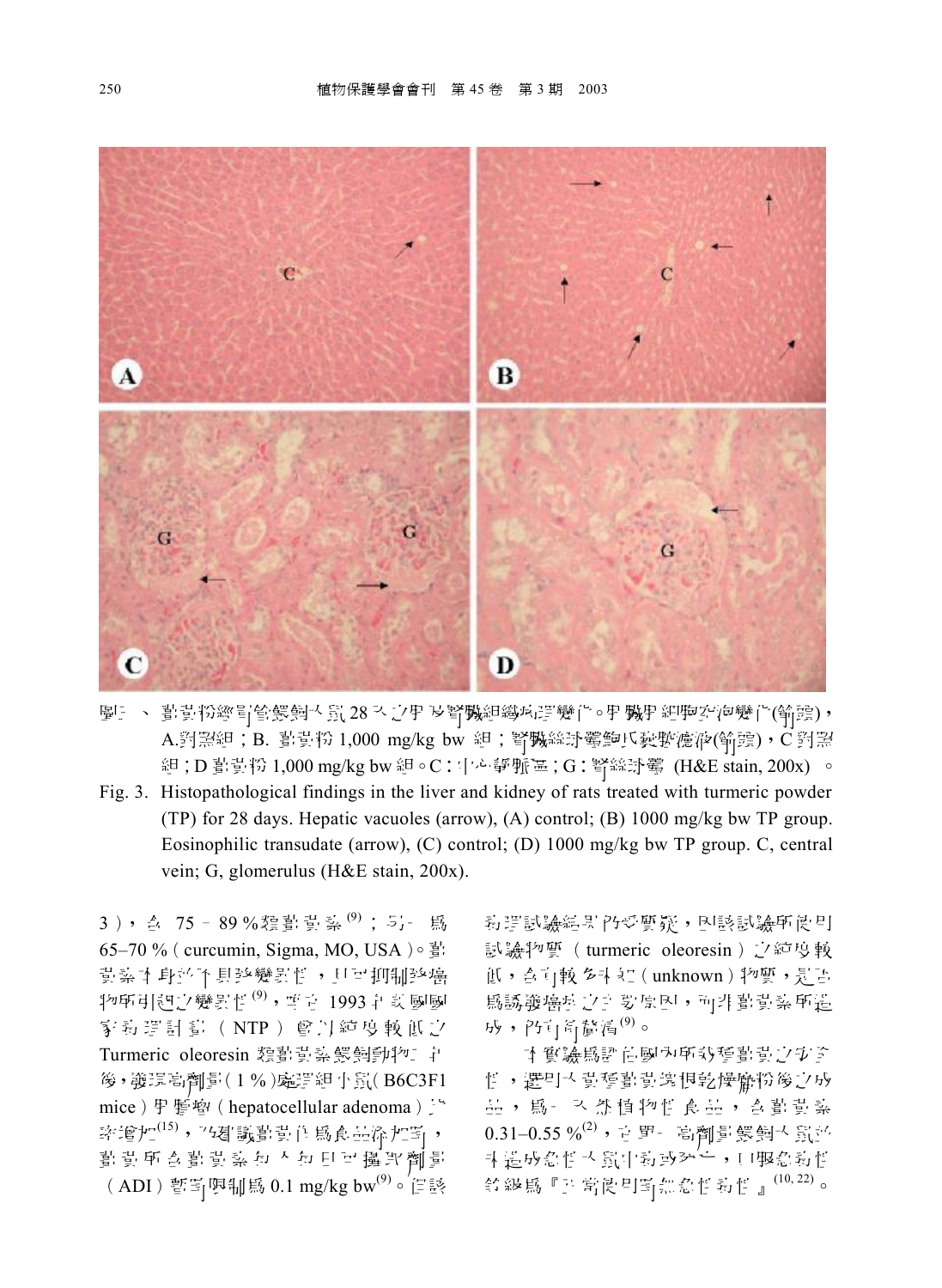|                       | Animal |                |                  | Liver                  |                  |                  |    |                  | Kidney                             |                  |
|-----------------------|--------|----------------|------------------|------------------------|------------------|------------------|----|------------------|------------------------------------|------------------|
| Dose<br>$(mg/kg)^{1}$ | No.    |                |                  | Vacuoles <sup>2)</sup> |                  |                  |    |                  | Glomerular exudation <sup>3)</sup> |                  |
|                       |        |                | 土                | $+$                    | $^{++}$          | $+++$            |    | 土                | $^{+}$                             | $^{++}$          |
| Male                  |        |                |                  |                        |                  |                  |    |                  |                                    |                  |
| Control               | 10     | $3^{4}$        | 7                | $\boldsymbol{0}$       | $\boldsymbol{0}$ | $\boldsymbol{0}$ | 7  | $\overline{2}$   | $\mathbf{1}$                       | $\boldsymbol{0}$ |
| <b>TP 100</b>         | 9      | $\theta$       | 1                | 5                      | 3                | $\boldsymbol{0}$ | 8  | 1                | $\theta$                           | $\theta$         |
| <b>TP 500</b>         | 10     | $\overline{4}$ | 5                | $\boldsymbol{0}$       | $\boldsymbol{0}$ | 1                | 10 | $\boldsymbol{0}$ | $\boldsymbol{0}$                   | $\boldsymbol{0}$ |
| TP1,000               | 10     | 3              | 3                | $\overline{2}$         | $\boldsymbol{0}$ | $\overline{2}$   | 6  | 1                | 1                                  | $\overline{2}$   |
| TC 1,000              | 10     | 1              | $\overline{4}$   | $\overline{4}$         | 1                | $\boldsymbol{0}$ | 6  | $\overline{4}$   | $\overline{0}$                     | $\theta$         |
| Female                |        |                |                  |                        |                  |                  |    |                  |                                    |                  |
| Control               | 10     | 10             | $\boldsymbol{0}$ | $\boldsymbol{0}$       | $\theta$         | $\boldsymbol{0}$ | 6  | 4                | $\boldsymbol{0}$                   | $\theta$         |
| <b>TP 100</b>         | 10     | 7              | $\overline{2}$   | 1                      | $\theta$         | $\theta$         | 10 | $\theta$         | $\theta$                           | $\theta$         |
| <b>TP 500</b>         | 9      | 7              | $\overline{2}$   | $\theta$               | $\boldsymbol{0}$ | $\boldsymbol{0}$ | 6  | 4                | $\theta$                           | $\theta$         |
| TP1,000               | 9      | 8              | 1                | $\boldsymbol{0}$       | $\boldsymbol{0}$ | $\theta$         | 6  | 3                | $\theta$                           | $\theta$         |
| TC 1,000              | 10     | 8              | $\overline{2}$   | $\theta$               | $\boldsymbol{0}$ | $\boldsymbol{0}$ | 3  | 7                | $\boldsymbol{0}$                   | $\theta$         |

头九、看黄粉經胃管餵飼大鼠28 天之臟器組織病理變化評估 Table 9. Incidences of liver and kidney changes in rats treated with turmeric powder and curcumin by daily gavage for 28 days

 $^{1)}$  TP, turmeric powder; TC, 65%–70% curcumin.

<sup>2)</sup> Vacuoles: -: 0;  $\pm$ : 1–5; +: 6–10; ++: 11–50; +++: 51–100 were found in the full section of liver.

<sup>3)</sup> Glomerular exudate: -:  $0; \pm; 1-2; +; 3-5; ++; 6-10$  glomeruli were found in the full section of the kidney.

<sup>4)</sup> Affected rat number ( $n = 9-10$ ).

但菖青經高劑量 食用後, 大鼠初期體重直 明顯留 低, 可能因曹貴貞百苦辛 味, 導致 食慾暫時性降低而後恢復。體內臟器之相 對重量(%)、血液相、用及腎血清酵素貧 項目與對照組習比較均無統計學顯著性新 昇; 用臟外觀稍貴, 但而無明顯組織病理 學變化, 推測可能為對責本 身之色素沉積 現象, 以上 結果顯示 食用菖 責口服 急 對 性 ○万全性高。

根據調查勤責和 人和日 取食量為 4  $\mathsf{g}^{(9)}$ ,丹成大體重 60 公斤換算每日勤勤取 秖 66.6 mg/kg/day瘤礛 Sambaiah 人 (1982) 曾以市 售 营 證 磨 粉 (0.1–10 %) 與菖黄素 (0.1-2 %) 等濃度, 添加於飼料

中連續餵飼大鼠 8 週後, 僅青葡萄粉高劑 量組(10%)飼料攝取量有降低,但對血 液及用功能(GOT 及 GPT)及組織病理學 均無影響。本實驗中勸韻粉 28 认餵飼試驗 劑量之選擇,乃依據急對性及斷非署公告 眃 珇 28 ぱ笼箎瑀┦よ猭 1,000 mg/kg bw 為試驗最高劑量, 此劑量亦高於 五常 太和日食用之 15 倍, 經 28 天連續餵 飼大鼠後, 發現直責粉與直責素二 習均會 引起大鼠 AST 及總膽紅 素 值 升 高, 而 勸 貴 头身有因别的人物的人物的人  $(19, 22)$ , 拍測高量攝取圈, 導致總膽紅素及 AST 上升。同时, 血清中澱粉酶、總蛋白 及自蛋白亦有升高, 應與菖青本身含有較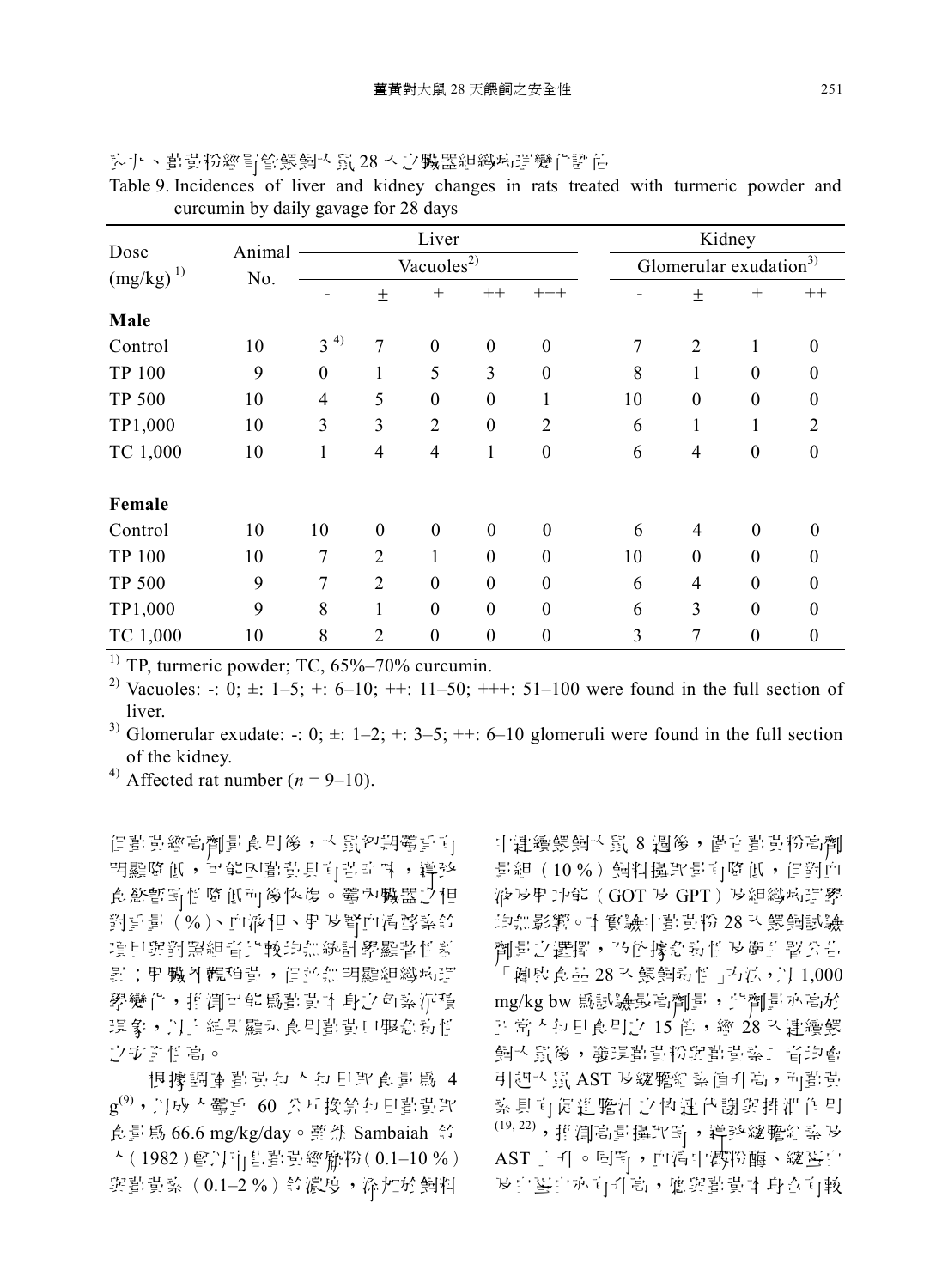多粗蛋白質(12.62%)及粗脂肪(4.65%) 而有促進膽汁 使速代謝, 增加食物脂質消 化吸收, 以致大鼠用臟贫 生輕度脂肪用 让 關。Sambaiah 貧 人 (1982) 曾指出葡萄對 五 常大鼠之膽固醇並無影響, 咱 仍有報告 指用, 葛昔所么之暮昔蒸香降低高騰固醇 飲 意所 誘 識 玉 鼠 字 高 膽 間 睡 <sup>(21)</sup> は 扣 制 回 転 に 化碳傷害所引起用細胞脂質過氧化作用 (16, 17, 18) 。 市本 暂驗則 鞍 現 勸 責 頭 勸 責 弘 均 有提高证券的销售的价格 ,'ノ |体目| , 可能與前 k<sup>(21)</sup>} [高膽髙|醇飲食誘 義高騰固醇商 非病態動物不同所致, 兩習 新星之原因, 所有精准。 步探討。 又本次 督驗亦發現, 大鼠經嘗貴粉與嘗貴素餵飼 後之補鼠用 及腎臟重量 计增重, 並引起輕 度 脂 肪 用 及 腎 臟 絲 球 體 鮑 氏 囊 腔 (Bowman's capsule)均質樣瀘液及血中離 了"濃度明顯增加, 推測與勸責本 身合有豐 富鉀、磷 皮 鎮 给 礦 物 質 有 關 , 經 腸 內 吸 收 後, 促使體內離子濃度增加, 因而血中尿 梨 刻、肌氨酸及離子"濃度亦隨之上升,但 菖 責 粉 溶 高 劑 量 (1000 mg/kg) 連 續 熊 飼 28 入 後, 仍未對大 鼠之用 及腎臟有明顯病 理性 傷害。

抗凝血物質,如用素(heparin) 由血漿 中貝百抗前凝血酵素原 (antiprothrombin) 作用,引起凝血畸間延長。臨床上,用素 經常作為心血管阳寒治療藥物<sup>(8)</sup>, 而看貴 由口服急莉性 及 28 认 餵飼試驗中, 亦顯示 勤責會降低大鼠血漿之 Fbg 合量及商生凝 固固間延長作用及 PT 作用固固縮短現 家, 但菖黄素組則反而可 Fbg 凝固及 PT 縮短及 APTT 畸間增長作用。 唯直試驗期 間,均需 發現大鼠有出血及凝血不全之素 性,其言是可能與勸韻屬天然植物性食 品,所含汞知物質,可能影響血液凝固值 變化。血液凝固因可, 除血小板外, 尚幹 冯韵 多複雜機制<sup>(8)</sup>, 例如, 嚴重用 及腎臟 等疾病可能會抑制 Fbg 及前凝血酵素 (prothrombin) 之吾成, 進而影響血液凝

固;殺鼠劑(Warfarin)中剥會抑制用臟前 凝血酵素原合成及 VII 、IX 、X 凝血因 子, 降低 PT、APTT 及 Fbg; 阿斯匹林  $(a$ spirin) 中素則千 櫋而 小板釋出 ADP<sup>(8)</sup>; 飲食中魚油因杏白高量長鏈脂肪酸(long chain n-3 fatty acid), 渦多動抑制 Vit. K, 谁而影響前凝血酵素:7 吾成, 凝血時間延  $\mathfrak{f}_{\mathsf{v}}^{(12)}$ 。然而, 勸韻降低大鼠血漿心 Fbg 含 量 及凝固匿間延扎 作 目, 是 下 距 唐 統 中 藥 使用菖黄作爲『活血化瘀』<sup>(2)</sup>之藥理作用 有關, 目前並無相關研究報告, 并作用機 制防有道一步探討。

翩 然 行語 多研究 指出,, 指 访 计 计 计 计 貝丁 扣制用 纖額 化 b 抗 腫 瘤 作 目 $(7, 16, 20)$ , 車 世界 衛才 組織 脚 農 輝 組織 (WHO/FAO) 對食用勸責仍有疑慮, 並推測苦高劑量長 期食用後可能對 人體造成慢性傷害 $^{(15)}$ 。然 而, 本實驗結果顯示, 食用勸貴之口服魚 **表** 性子, 同时 28 天 餵飼 步子 性 結果 亦可知, 高劑量勸責及勸責素僅對大鼠引 起輕度脂肪肝與腎絲球體濾液增加,並無 ㄤ陪痜瞶端甡斑 瞷禜琌 為誘發慢性用 及腎損傷之前兆因可, 仍有 高進 – 步探討。

### 计 辞

1 試驗由行政院農業委員會樂物對物 試驗所科技計劃 91 農科-4.1.3-樂-P1(2)經 費補助,試驗期間導本所劉清標、彭明霞、 渴系枝、邱系英、高鳳凰及陳怡熱貧諸苗 協助,講此誌謝。

### 引用立儲

- 1. 中醫藥委員會。2002。劃貴。In: 認識 <sup>[[臻。</sup>網址: http://www.ccmp.gov.tw。
- 2. 邱哲真、劉慧璜、朱戩良。1993。勸貴 之非長 與 義首 I 根 塾 之 形 成 及 各 次 分 非 子葬之成分分析。中華農業研究 42: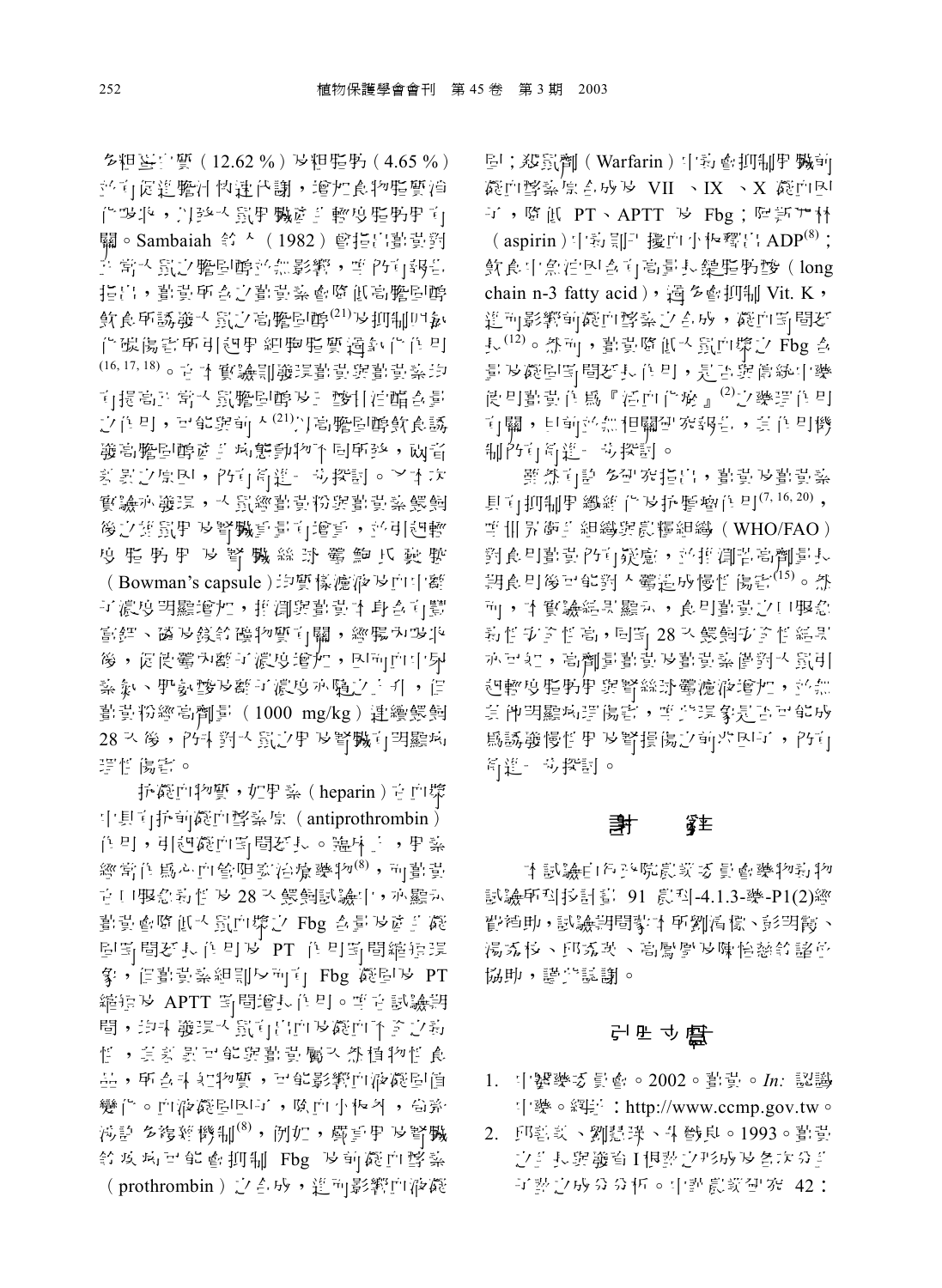$153 - 160$ 

- 3. 胡師太、蔡弘濃。2002。4 寸性保健作 物之 介紹:鬱系。農業 世界雜誌  $227:34-40$
- 4. 貴山內、陳惠玲。2002。農資保健食品 的義展現況與展望。農業劃設 7 月號:  $25-29$
- 5. 衛车署。1999。28 队餵食新性試驗。 「健康意品勃入し力効勢乱力活」。衛 竝 材 8803780 呼http:// www.doh.gov.tw/90-law/law-3.htm
- 6. 劉振軒、问逸遷、張立義、祝孟平、王 预直。1996。H&E 染直。組織病理染色 投術與圖譜。86-89 頁。濱研所、竹南。
- 7. Akila, G., Rajakrisshnan, V., Viswanathan, P., Rajashekaran, K. N., and Menon, V. P. 1998. Effects of curcumin on lipid profile and lipid peroxidation status in experimental hepatic fibrosis. Hepatol. Res. 11: 147-157.
- 8. Benjamin, M. M. 1978. Hemostatic disorders. *In:* M. M. Benjamin, ed. Outline of Veterinary Clinical pathology.  $3<sup>rd</sup>$  ed., pp. 162-174. The Iowa State University Press. Iowa, U.S.A.
- 9. Chemoprevention Branch and Agent Development Committee (CBADC). 1996. Clinical development plan: Curcumin. J. Cell. Biochem. 265: 72-85.
- 10. Coppplestone J. F. 1988. The development of the WHO recommended classification of pesticides by hazard. Bull. WHO 66: 545-551.
- 11. Eaton, D. L., and Klaassen, C. D. 2001. Principle of toxicology, *In*: Klaassen C. D., ed. Casarett & Doull's Toxicology. The Basic Science of Poisons,  $6<sup>th</sup>$  ed., pp. 11-34. International Edition, McGraw-Hill, New York.
- 12. Leray, C., Wiesel, M. L., Freund, M.,

Cazenave, J. P., and Gachet, C. 2001. Long-chan n-3 fatty acids specifically affect rat coagulation factors dependent on vitamin K: Relation to peroxidative stress. Arterioscler. Thrombo. Vasc. Biol.  $21 \cdot 459 - 465$ 

- 13. Liang, C. T., Chang, M. H., Hong, C. C., and Huang, K. J. 1999. Establishing the blood chemistry reference values for SPF rats and mice. J. Chin. Soc. Sci. 25: 55-68.
- 14. Miquel, J., Bernd, A., Sempere, J. M., Diaz-Alperi, J., and Ramírez, A. 2002. The curcumin antioxidants: pharmacological effects and prospects for future clinical use. A review. Arch. Gerontol. Geriatr*.* 34: 37-46.
- 15. National toxicology Program (NTP). 1993. Toxicology and carcinogenesis studies of turmeric oleoresin (CAS No. 8024-37-1) major component 79-85 % curcumin, CAS No. 458-37-7) in F344/N rats and B6C3F1 mice (feed studies). NTP Technical Report Series, No. 427.
- 16. Nishigaki, I., Kuttan, R., Oku, H., Ashoori, F., Abe, H., and Yagi, K. 1992. Suppressive effect of curcumin on lipid peroxidation induced in rats by carbon tetrachloride or <sup>60</sup>Co-irradiation. J. Clin. Biochem. Nutr. 13: 23-29.
- 17. Park, E. J., Jeon, C. H., Ko, G., kim, J., and Sohn, D. H. 2000. Protective effect of curcumin in rat liver injury induced by carbon tetrachloride. J. Pharm. Pharmacol*.* 52: 437-440.
- 18. Pulla Reddy, A. C., and Lokesh, B. R. 1994. Dietary unsaturated fatty acids, vitamin E, curcumin and eugenol serum and liver lipid peroxidation in rats. Nutr. Res. 14: 1423-1437.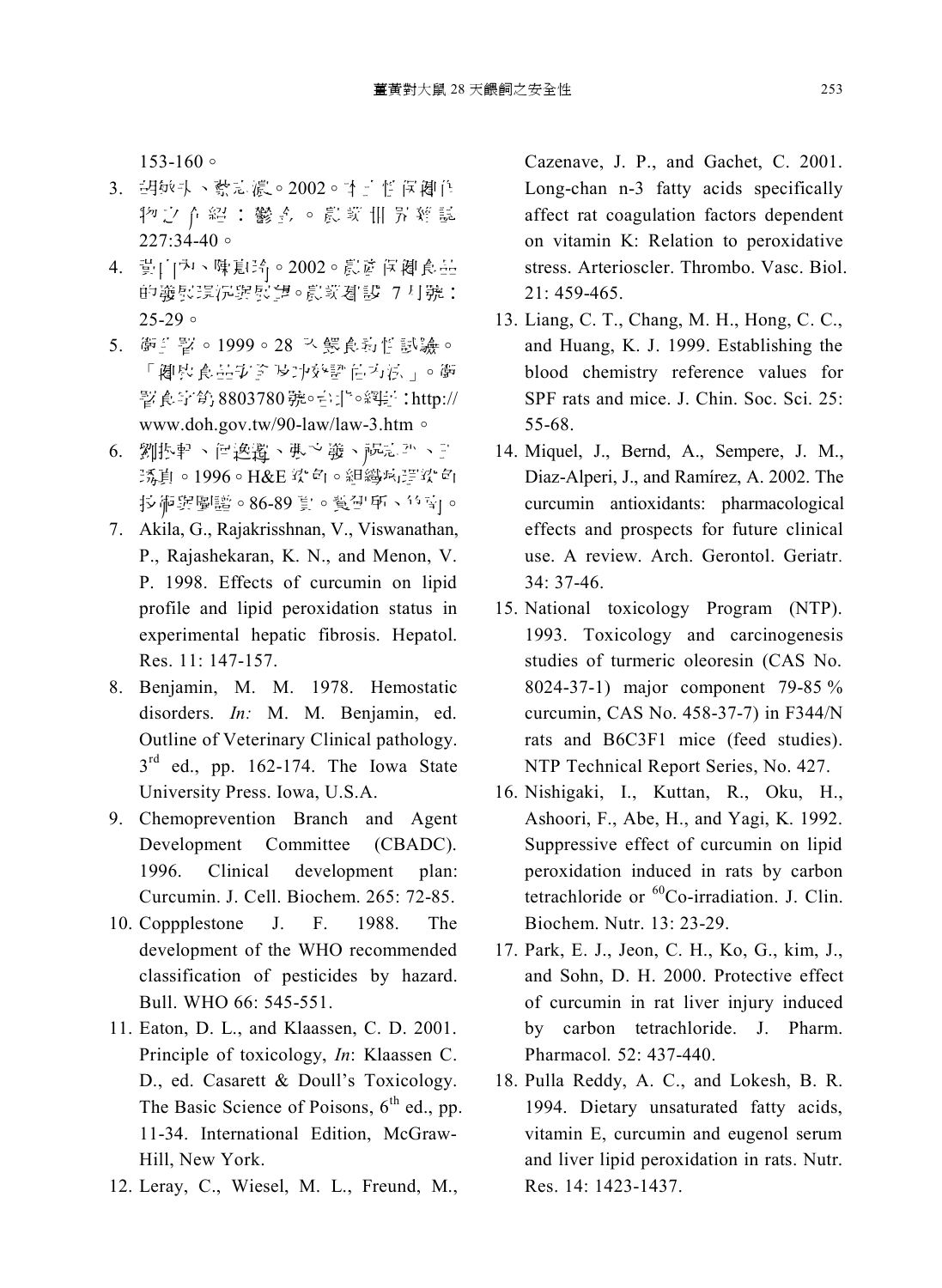- 19. Sambaiah, K., Ratankumar, S., Kamanna, V. S., Satyanarayana, M. N., and Rao, M. V. L. 1982. Influence of turmeric and curcumin on growth, blood constituents and serum enzymes in rats. J. Food Sci. Technol. 19: 187-190.
- 20. Soni, K. B., Lahiri, M., Chackradeo, P., Bhide, S. V., and Kuttan, R. 1997. Protective effect of food additives on aflatoxin-induced mutagenicity and hepatocarcinogenicity. Cancer Lett. 115: 129-133.
- 21. Subba, R., Sekhara, N. C., Satyanarayana, M. N., and Srinivasan, M. 1970. Effect of curcumin on serum and liver cholesterol levels in the rat. J. Nutr. 100: 1307-1316.
- 22. Wahlström, B., and Blennow, G. 1978. A

study on the fate of curcumin in the rat. Acta. Pharmacol. Et. Toxicol. 43: 86-92.

- 23. Wilson, N. H., and Hayes, A. W. 1994. Short-term repeated dosing and subchronic toxicity studies. p. 649-672. *In*: A. W. Hayes, ed. Principles and Methods of Toxicology. 3rd ed. Raven Press. New York.
- 24. Yu, J. Y. L., Cheng, C. K., Chen, B. J., Chang, W. J., Chen, H. H. C., Hong, C. C., Lee, P. J., Liang, S. C., Sheu, K. S., Sung, Y. Y., Tang, S. H., Tsai, C. W., Wang, C. S., Wang, M. H., Yen, L. S., and Yu, C. K. 2001. A guideline for the care and use of laboratory animals. Published by the Chinese Society for the Laboratory Animal Science (CSLAS), Taipei, Taiwan, ROC. 171 pp.